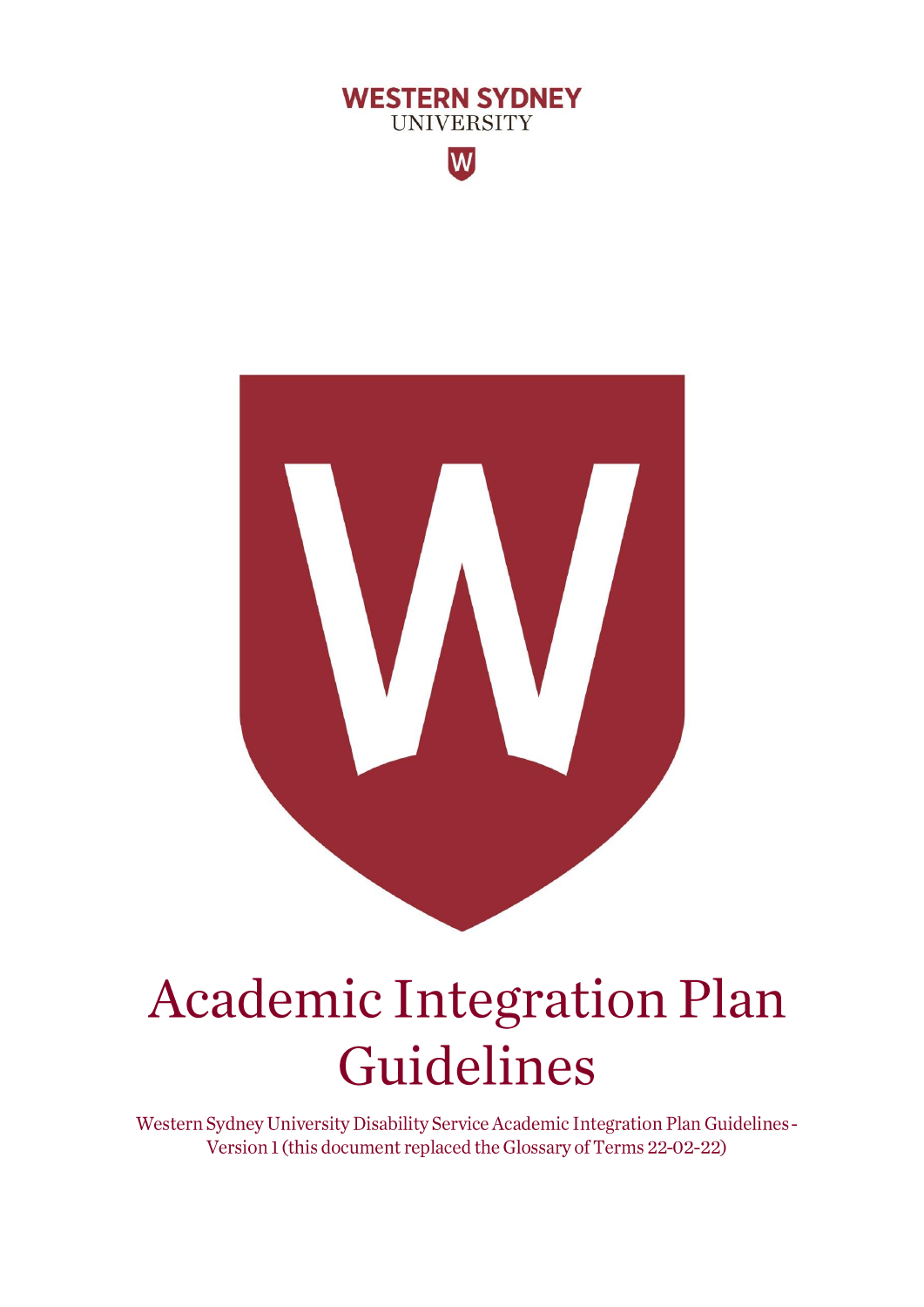# **Guidelines for AIP Implementation Table of Contents**

| Process flow for Academic Integration Plan (AIP) Distribution - Western Sydney The     |  |
|----------------------------------------------------------------------------------------|--|
| Process flow for Academic Integration Plan (AIP) Distribution - Undergraduate and      |  |
| Process flow for Academic Integration Plan (AIP) Distribution - Sydney City Campus     |  |
| Process flow for Academic Integration Plan (AIP) Distribution - Western Sydney         |  |
| Process flow for Academic Integration Plan (AIP) Distribution - Higher Degree Research |  |
|                                                                                        |  |
|                                                                                        |  |
|                                                                                        |  |
|                                                                                        |  |
|                                                                                        |  |
|                                                                                        |  |
|                                                                                        |  |
|                                                                                        |  |
|                                                                                        |  |
|                                                                                        |  |
|                                                                                        |  |
| Learning Guides and Readings available prior to beginning of session 14                |  |
|                                                                                        |  |
|                                                                                        |  |
| Closed Captioning (for class recordings and all video resources used)  15              |  |
|                                                                                        |  |
|                                                                                        |  |
| Tutorial Pre-Allocation Required and Tutorial Amendment Required 16                    |  |
|                                                                                        |  |
|                                                                                        |  |
|                                                                                        |  |
|                                                                                        |  |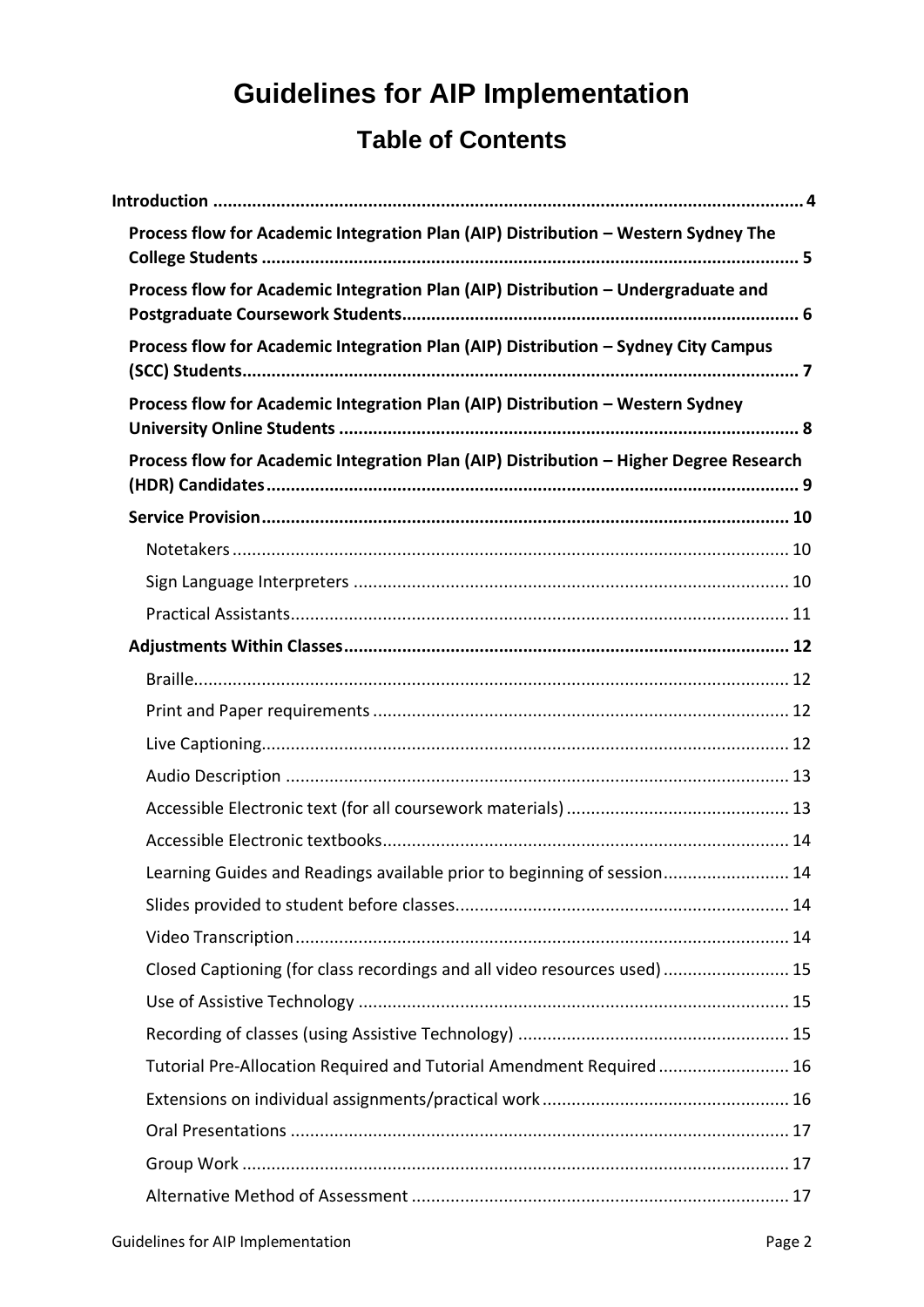| In-Class tests (including online quizzes and mid-semester exams) 18                                                                                                                                                                                           |  |
|---------------------------------------------------------------------------------------------------------------------------------------------------------------------------------------------------------------------------------------------------------------|--|
|                                                                                                                                                                                                                                                               |  |
|                                                                                                                                                                                                                                                               |  |
|                                                                                                                                                                                                                                                               |  |
|                                                                                                                                                                                                                                                               |  |
|                                                                                                                                                                                                                                                               |  |
|                                                                                                                                                                                                                                                               |  |
|                                                                                                                                                                                                                                                               |  |
|                                                                                                                                                                                                                                                               |  |
|                                                                                                                                                                                                                                                               |  |
| Candidate and Supervisor/s to consult over and confirm upcoming meeting<br>arrangements including the establishment of a meeting agenda.  23                                                                                                                  |  |
|                                                                                                                                                                                                                                                               |  |
| Candidate to be permitted to make video recordings of meetings  23                                                                                                                                                                                            |  |
| Candidate to be supported in engaging with supervisors and panel using the following<br>communication methods including phone, videoconferencing, email, face-to-face etc.24                                                                                  |  |
| Arrangements to record and circulate notes, meeting outcomes and actions of meetings<br>between candidate and supervision panel to be negotiated in accordance with the<br>"Early Candidature Plan". Consultation with Disability Service to be undertaken as |  |
|                                                                                                                                                                                                                                                               |  |
| Written feedback on research work and theoretical guidance to be provided using the<br>following methods including tracked changes/comments within text, email and notes.                                                                                     |  |
|                                                                                                                                                                                                                                                               |  |
|                                                                                                                                                                                                                                                               |  |
|                                                                                                                                                                                                                                                               |  |
|                                                                                                                                                                                                                                                               |  |
|                                                                                                                                                                                                                                                               |  |
|                                                                                                                                                                                                                                                               |  |
|                                                                                                                                                                                                                                                               |  |
|                                                                                                                                                                                                                                                               |  |
| Candidate, the Disability Service, and relevant School to consult over accessibility and                                                                                                                                                                      |  |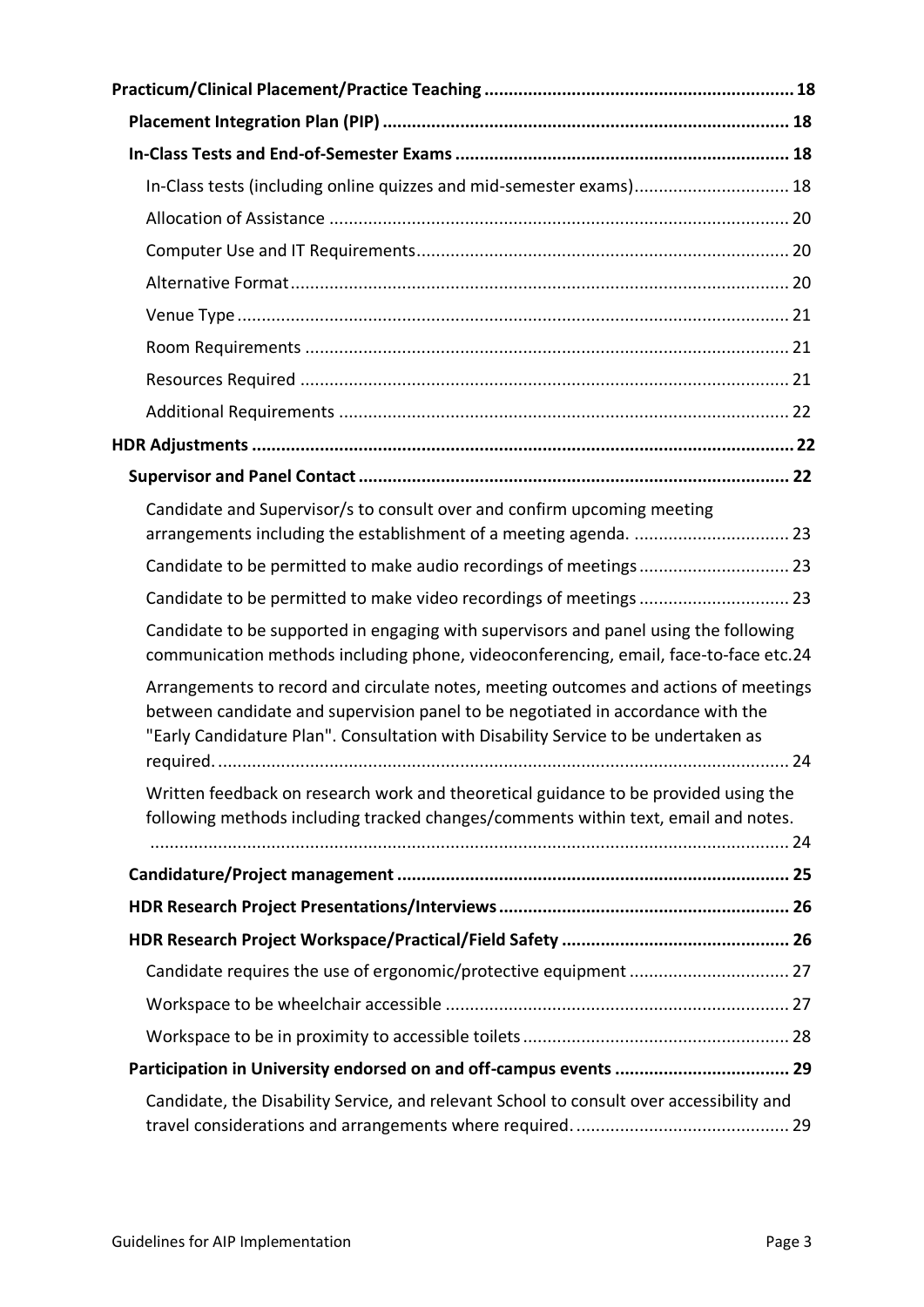# <span id="page-3-0"></span>**Introduction**

This document has been developed by the Disability Service to provide guidance and instruction to academics and students on how to implement the Reasonable Adjustments outlined in a student's Academic Integration Plan (AIP). The AIP is a legal document that is underpinned by the Disability Discrimination Act (DDA) 1992 and the Disability Standards for Education 2005 and specifies a list of academic provisions that help adjust for the impacts of a student's disability and/or health condition/s on their university study.

These guidelines are set out in the following way:

- Section headings correspond to Reasonable Adjustment categories found in the student's AIP sent to students/candidates and staff.
- All adjustments which warrant definition are listed under each section.
- Under each adjustment, academic, student and Disability Service responsibilities for how the adjustments are implemented are specified.

The College, Undergraduate, Postgraduate and Higher Degree Research (HDR) coursework students can have Reasonable Adjustments in place for the following depending on their individual requirements as assessed by the Disability Advisor:

- Service provision (notetaking, reading and practical assistance with academic tasks).
- Class Adjustments (supporting equitable access to content and class activities and participation).
- Examinations (supporting equitable set up and symptom management during inclass, online and end of session examinations where appropriate).

Higher Degree Research (HDR) students or candidates will also have the following Reasonable Adjustments in place:

• HDR specific Adjustments that relate to research project activities and administration.

AIP distribution process flow charts indicating the distribution of the AIP across Schools and other departments are detailed in the following pages:

- AIP Process Flowchart Western Sydney University The College students.
- AIP Process Flowchart Undergraduate and Postgraduate Coursework students.
- AIP Process Flowchart Sydney City Campus students.
- AIP Process Flowchart Western Sydney University Online students.
- AIP Process Flowchart Higher Degree Research students/candidates.

Please contact the Disability Service and/or the relevant Disability Advisor for queries relating to the Reasonable Adjustments outlined in this document via the [Wellbeing Service](https://wsu.service-now.com/student?id=wsu_cat_item&sys_id=f89277521b6f1c90c13a0edddc4bcb61&sysparm_category=a979c5911ba3d490c13a0edddc4bcb26)  [Enquiry Form.](https://wsu.service-now.com/student?id=wsu_cat_item&sys_id=f89277521b6f1c90c13a0edddc4bcb61&sysparm_category=a979c5911ba3d490c13a0edddc4bcb26)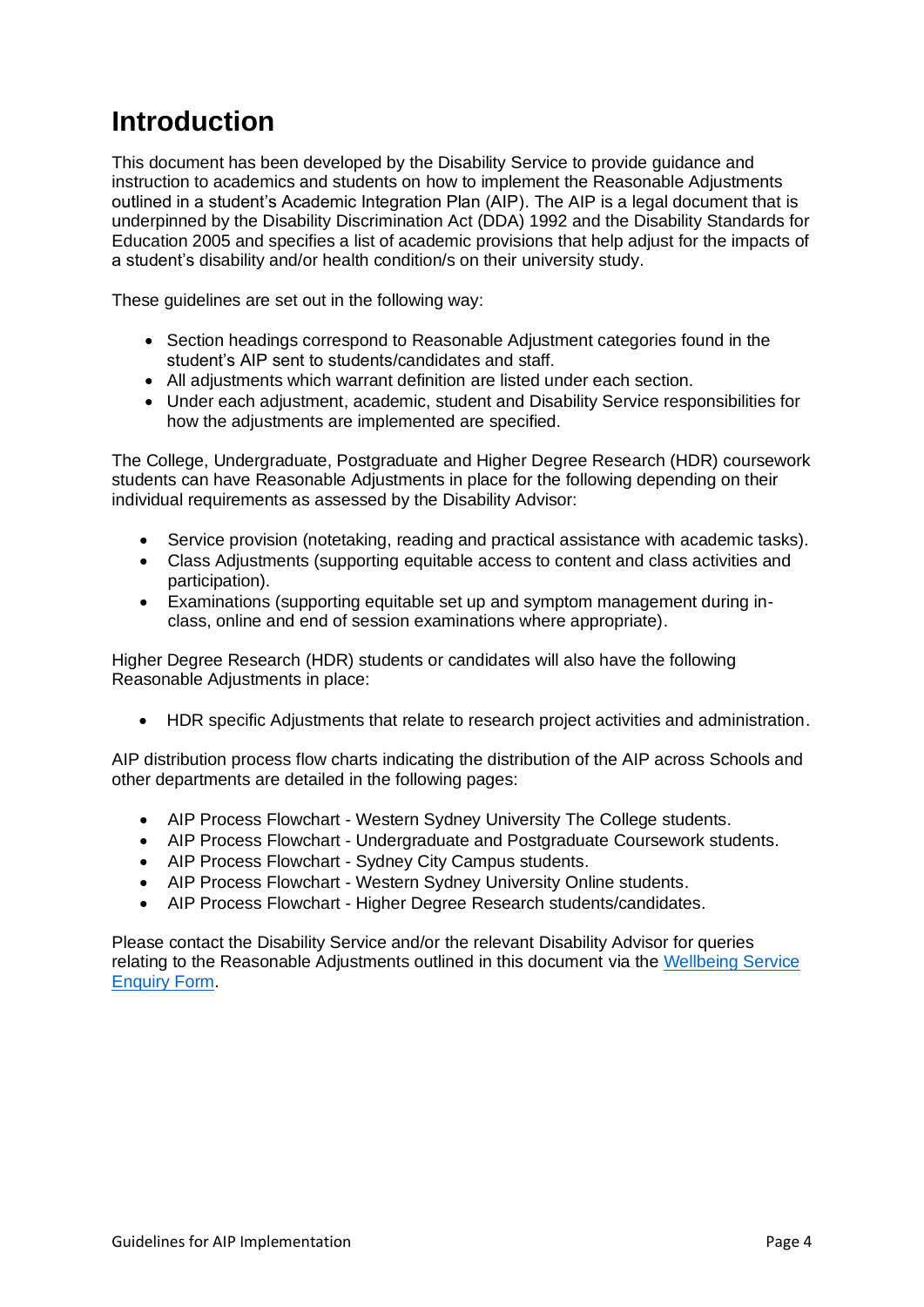### **Process flow for Academic Integration Plan (AIP) Distribution – Western Sydney The College Students**



<span id="page-4-0"></span>**Image description: Process flow for AIP Distribution for Western Sydney University The College students:**

An Academic Integration Plan (AIP) outlining reasonable adjustments for students is developed following an assessment undertaken by a Disability Advisor. The AIP is then distributed to the School Disability Coordinator, First Year Experience Coordinator, Student Administration, Learning and Teaching Coordinators and Managers, and Class Teachers. Students and Class Teachers can consult with Disability Advisors to clarify requirements and discuss concerns with implementing reasonable adjustments outlined in an AIP as needed.

If, due to the nature or format of a particular task or assessment item, modification of the specific adjustment/s as stated in the AIP is needed students should discuss this further with their Class Teachers and/or Learning & Teaching Coordinator, and contact the Disability Advisor as required. Students, where relevant, may need to liaise with Disability Support for notetaking, reading and practical assistance arrangements. Teachers, where relevant, may need to liaise with Disability Support for provision of Exam Supervisors/Scribes/Reader for School-run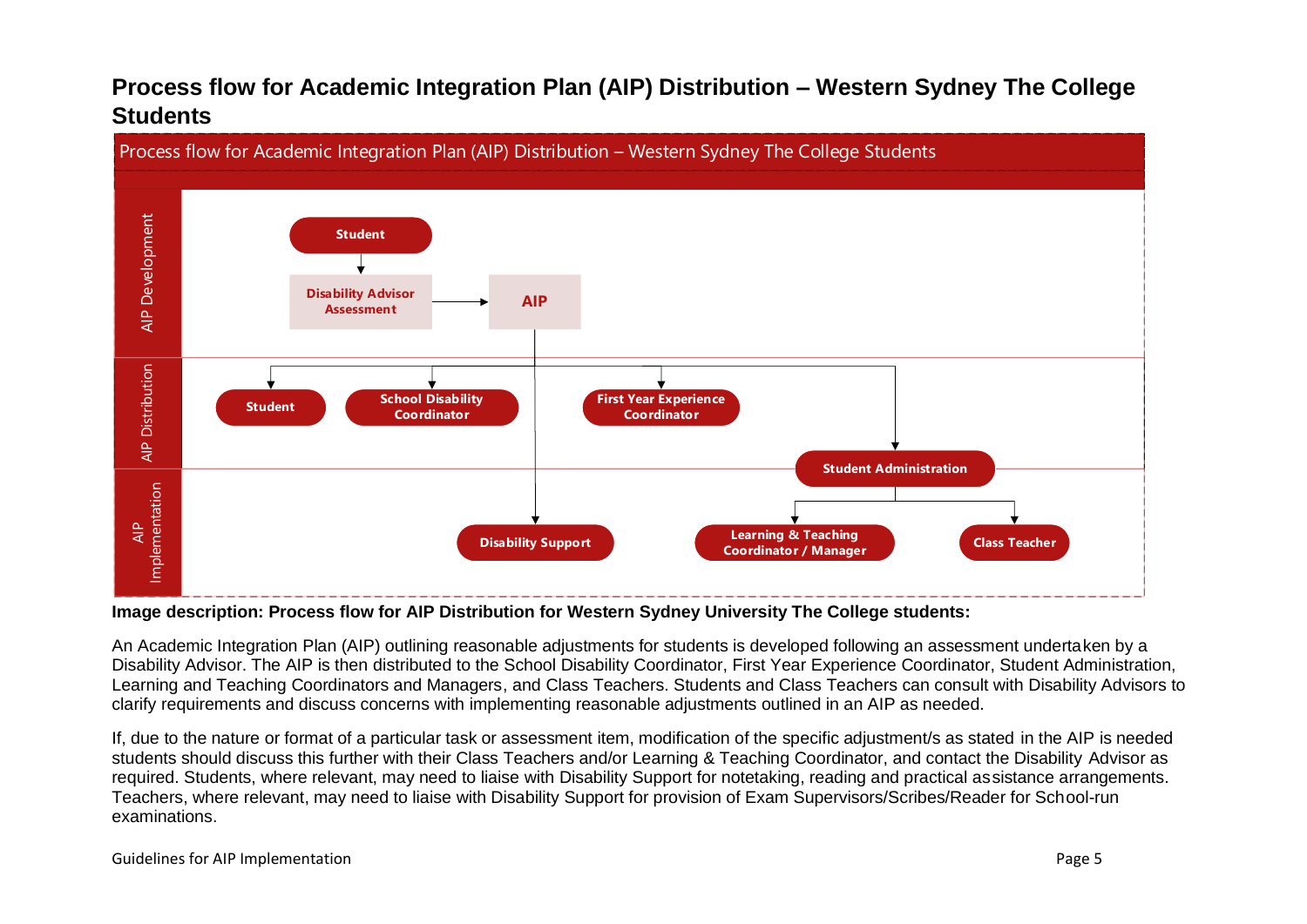### **Process flow for Academic Integration Plan (AIP) Distribution – Undergraduate and Postgraduate Coursework Students**



#### <span id="page-5-0"></span>**Image description: Process flow for AIP Distribution for Undergraduate and Postgraduate Coursework students:**

An Academic Integration Plan (AIP) outlining reasonable adjustments for a student is developed following an assessment undertaken by a Disability Advisor. The AIP is then distributed to the School Disability Coordinator, relevant Subject Coordinators, School Administration, and Library (as required). **Subject Coordinators will need to distribute student AIPs to relevant tutors.** Subject Coordinators, where relevant, may need to liaise with Disability Support for provision of Exam Supervisors/Scribes/Reader for School-run examinations.

Students, Subject Coordinators and Tutors can consult with Disability Advisors to clarify requirements and discuss concerns with implementing reasonable adjustments outlined in an AIP, as needed. Students, where relevant, may need to liaise with Disability Support for notetaking, reading and practical assistance arrangements. If, due to the nature or format of a particular task or assessment item, modification of the specific adjustment/s as stated in the AIP is needed, students should discuss this further with their Subject Coordinators, and contact the Disability Advisor as required.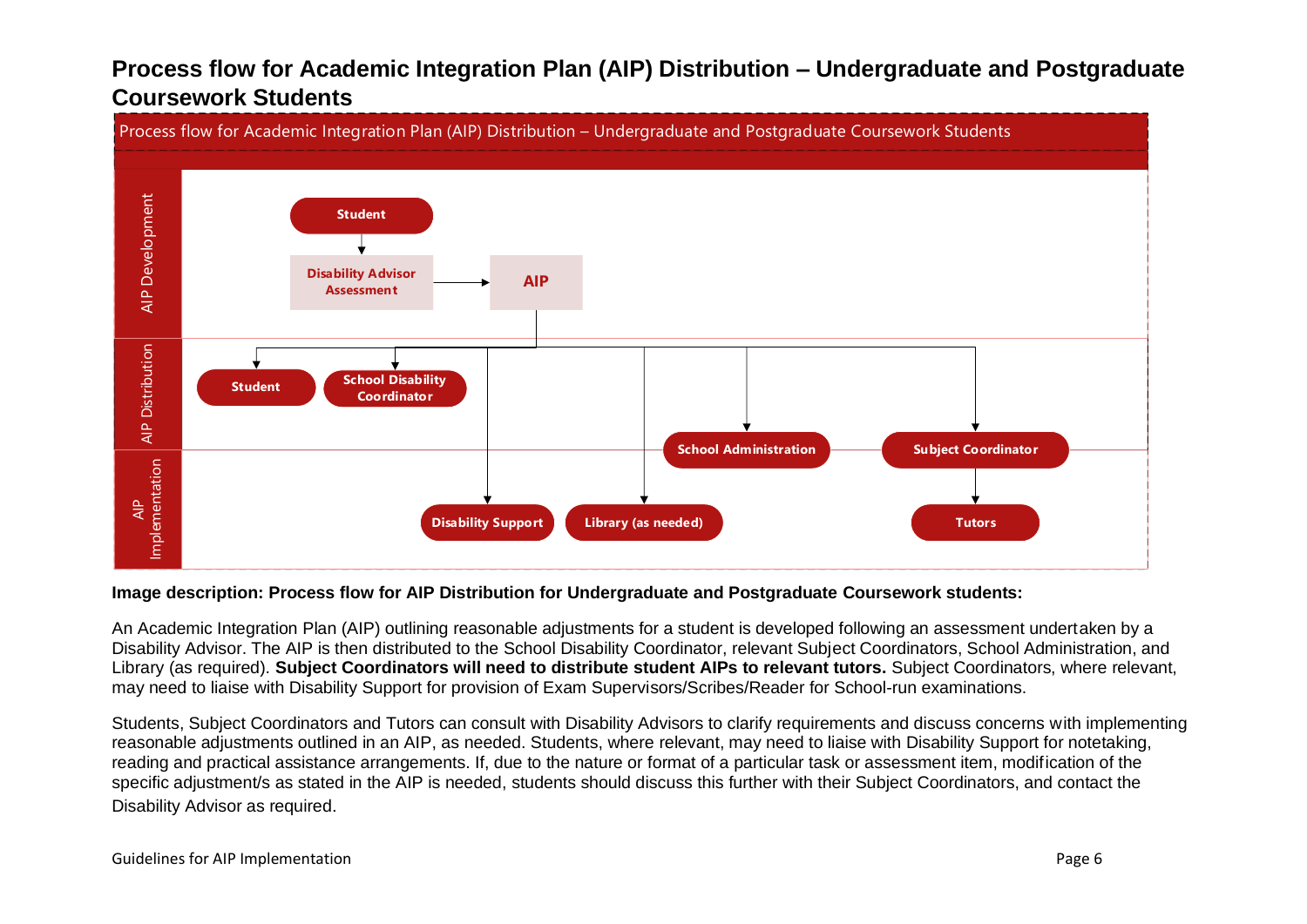### **Process flow for Academic Integration Plan (AIP) Distribution – Sydney City Campus (SCC) Students**



#### <span id="page-6-0"></span>**Image description: Process flow for AIP Distribution for Sydney City Campus (SCC) students:**

An Academic Integration Plan (AIP) outlining reasonable adjustments for a student is developed following an assessment undertaken by a Disability Advisor. The AIP is then distributed by the Disability Advisor to the School Disability Coordinator, Academic Services Manager and SCC Administration, relevant Program Convenors and Tutors, and the Library (as required). Tutors where relevant, may need to liaise with Disability Support and the Academic Services Manager regarding Exam supervisors/Scribes/Reader arrangements for school run examinations.

Students, the Academic Services Manager, Program Convenors, Tutors can consult with Disability Advisors to clarify requirements and discuss concerns with implementing reasonable adjustments outlined in an AIP as needed. Students, where relevant, may need to liaise with Disability Support for notetaking, reading and practical assistance arrangements. If, due to the nature or format of a particular task or assessment item, modification of the specific adjustment/s as stated in the AIP is needed, students should discuss this further with their Tutors and contact the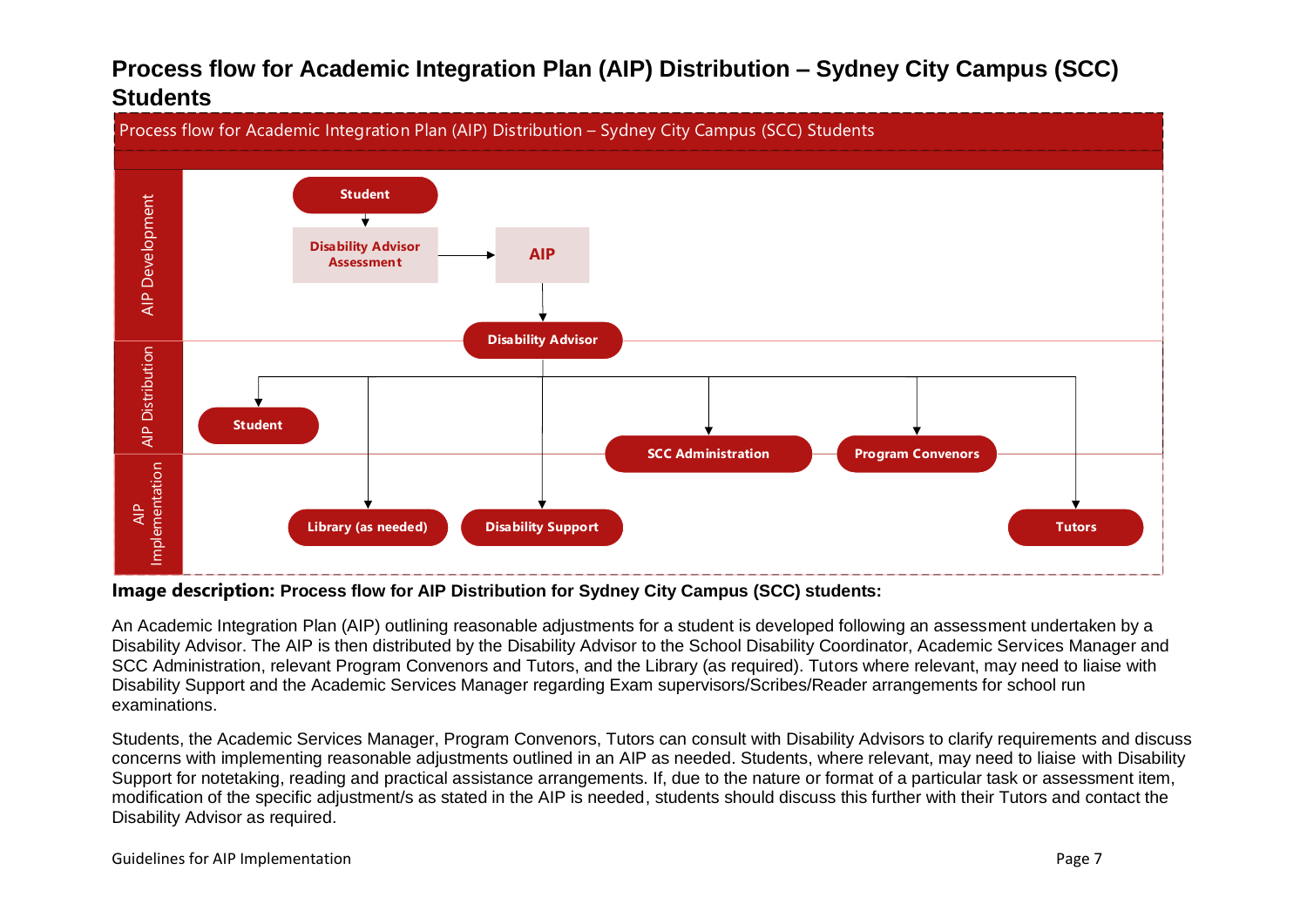### **Process flow for Academic Integration Plan (AIP) Distribution – Western Sydney University Online Students**



#### <span id="page-7-0"></span>**Image description: Process flow for AIP Distribution for Western Sydney University Online students:**

An Academic Integration Plan (AIP) outlining reasonable adjustments for a student is developed following an assessment undertaken by a Disability Advisor. The AIP is then distributed to the School Disability Coordinator, School Administration, and exams@westernsydneyonline.edu.au, where it is then forwarded to the Lead Subject Coordinator and Online Learning Advisor.

Students, Lead Subject Coordinators and Online Learning Advisors can consult with Disability Advisors to clarify requirements and discuss concerns with implementing reasonable adjustments outlined in an AIP as needed. Students, where relevant, may need to liaise with Disability Support for notetaking, reading and practical assistance arrangements. If, due to the nature or format of a particular task or assessment item, modification of the specific adjustment/s as stated in the AIP is needed, students should discuss this further with the Online Learning Advisor,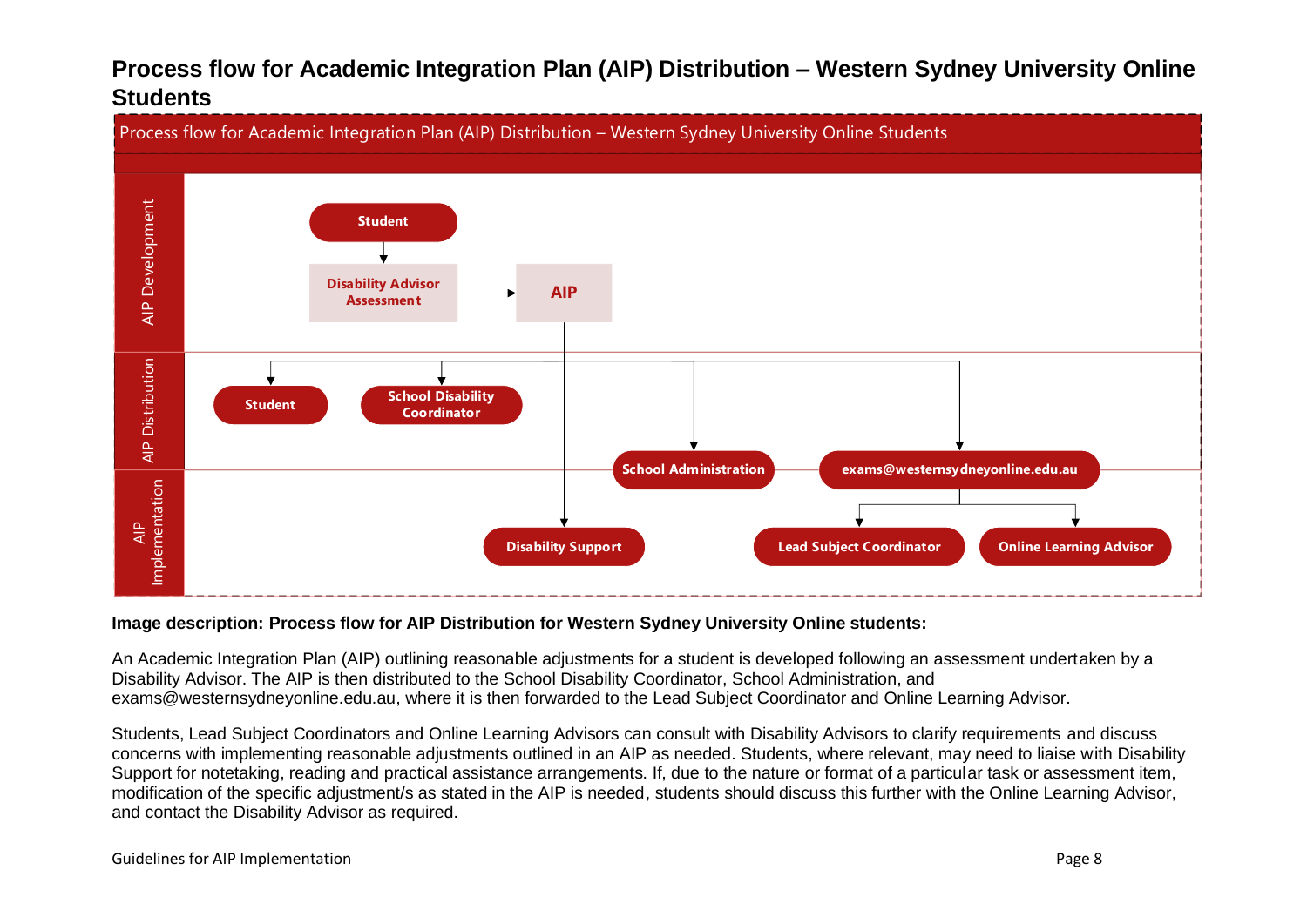### **Process flow for Academic Integration Plan (AIP) Distribution – Higher Degree Research (HDR) Candidates**



<span id="page-8-0"></span>**Image description: Process flow for AIP Distribution for HDR Students/Candidates:**

An Academic Integration Plan (AIP) outlining HDR adjustments for a Candidate is developed following an assessment undertaken by a Disability Advisor. The AIP is then distributed to the Graduate School of Research, the School Disability Coordinator, and HDR Supervisors, and School specific Associate Deans (HDR) as required. Candidates, HDR Supervisors and Associate Deans (HDR) can consult with Disability Advisors to clarify requirements and discuss concerns with implementing reasonable adjustments outlined in an AIP as needed.

If, due to the nature or format of a particular task, modification of the specific adjustment/s as stated in the AIP is needed, candidates should discuss this further with their supervisors and contact the Disability Advisor as required.

Candidates, where relevant, may need to liaise with Disability Support for notetaking, reading and practical assistance arrangements.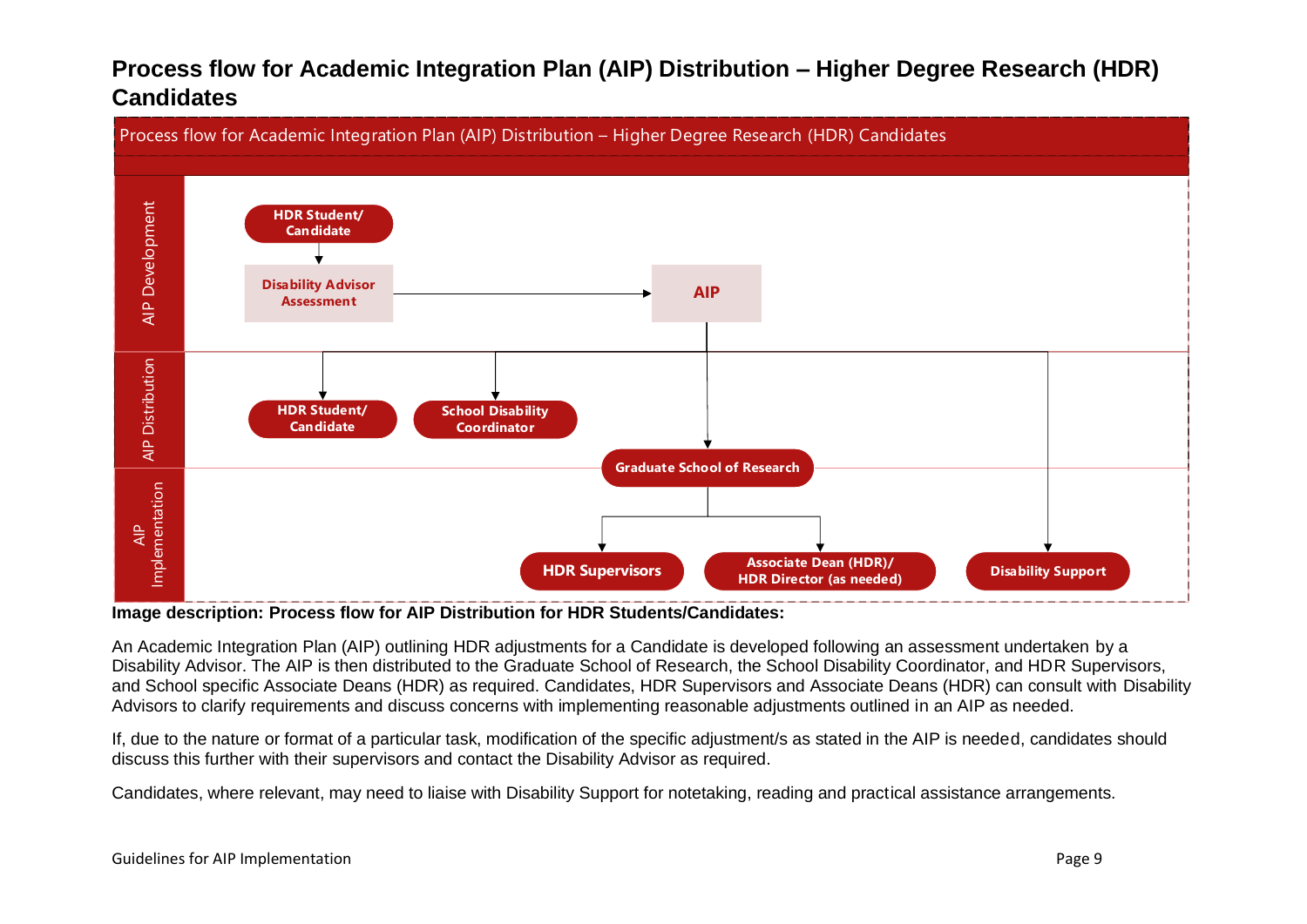### <span id="page-9-0"></span>**Service Provision**

#### <span id="page-9-1"></span>**Notetakers**

Academic notetakers are engaged and managed by the university to provide in-class or online notetaking services for students who are unable to do this independently.

#### **Responsibilities**

| <b>Academic</b>                                                              | <b>Student</b>                                                                                                                                                                   | <b>Disability Service</b>                                                                                                                                                                                                                                         |
|------------------------------------------------------------------------------|----------------------------------------------------------------------------------------------------------------------------------------------------------------------------------|-------------------------------------------------------------------------------------------------------------------------------------------------------------------------------------------------------------------------------------------------------------------|
|                                                                              | Provide additional information about<br>class timetable if required (eg, links to<br>Zoom meetings, if online classes) to<br>disabilitysupport@westernsydney.edu.au              | Provide academic<br>notetaker.                                                                                                                                                                                                                                    |
|                                                                              | Provide timetable for<br>seminars/workshops/field<br>trips/intensives/non-timetabled classes<br>with minimum 5 working days' notice to<br>disabilitysupport@westernsydney.edu.au |                                                                                                                                                                                                                                                                   |
| Provide access to<br>vUWS site for<br>Notetaker.<br><b>Include Notetaker</b> | Check vUWS for uploaded notes,<br>allowing 2 working days from when the<br>class takes place for notes to be<br>uploaded.                                                        | Notetaker must wear ID<br>lanyard and present<br>introductory letter to<br>introduce themselves to<br>the member of teaching<br>staff at the first class.                                                                                                         |
| when calculating<br>seating numbers<br>for the class.                        | Contact<br>disabilitysupport@westernsydney.edu.au<br>regarding any concerns about notes.                                                                                         | Notetaker must provide<br>notes in agreed<br>electronic format to<br>student via vUWS site<br>within 2 working days of<br>class taking place.                                                                                                                     |
|                                                                              |                                                                                                                                                                                  | Notetaker working with<br>an individual student will<br>be required to sit next to<br>the student during face-<br>to-face classes to enable<br>the student to read from<br>the laptop computer<br>screen during the class<br>as the notetaker types<br>the notes. |

#### <span id="page-9-2"></span>**Sign Language Interpreters**

This refers to both AUSLAN (the language of the Australian Deaf community) and Deaf Blind interpreters who provide in-class or online interpreting services for students who require this.

The Interpreters are engaged by the university via the Disability Support team.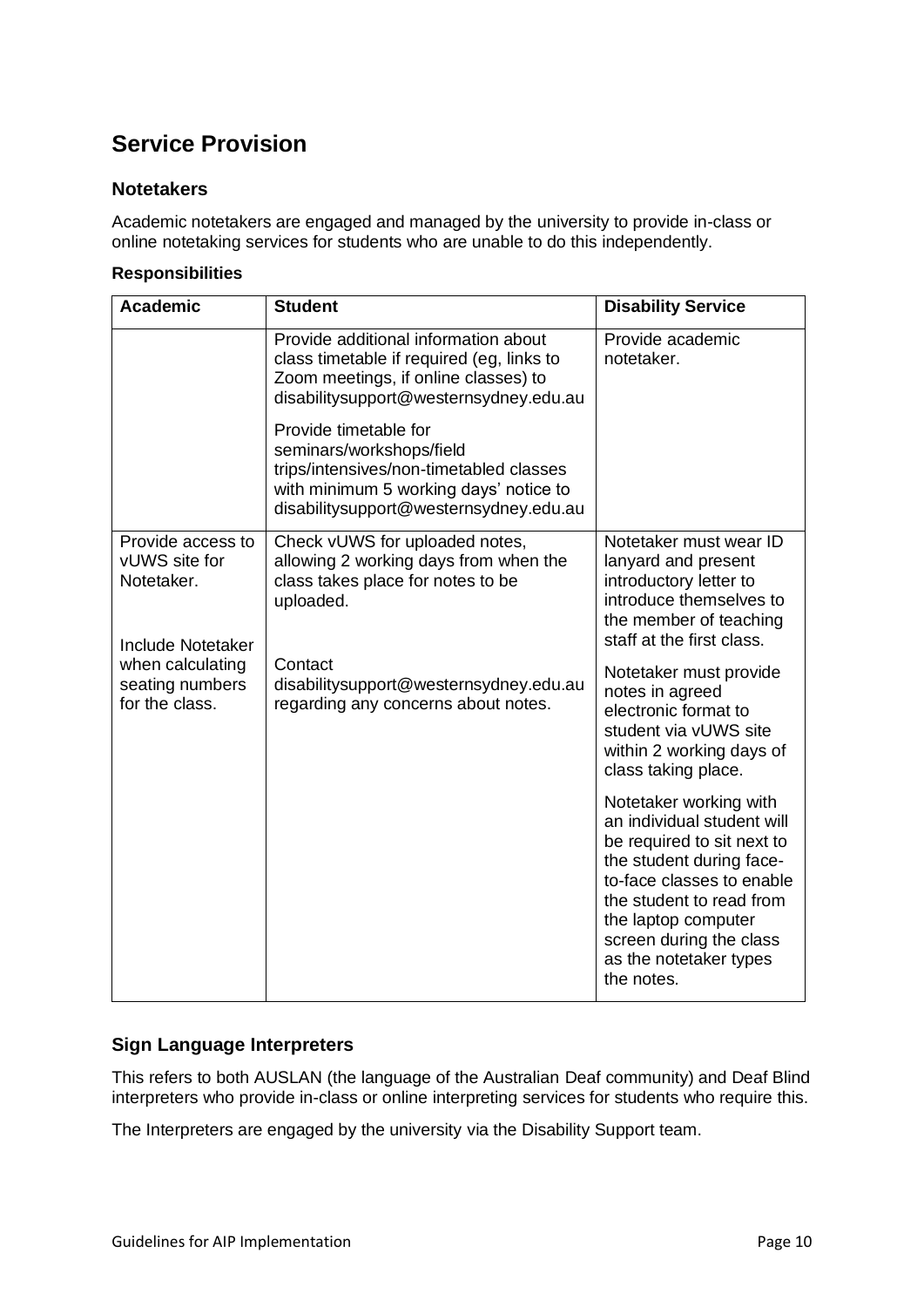| <b>Academic</b>                                                                      | <b>Student</b>                                                                                                                                                                    | <b>Disability Service</b>                                                                                   |
|--------------------------------------------------------------------------------------|-----------------------------------------------------------------------------------------------------------------------------------------------------------------------------------|-------------------------------------------------------------------------------------------------------------|
| Include two<br>interpreters when<br>calculating seating<br>numbers for the<br>class. | Provide additional information about class<br>timetable if required (e.g., links to Zoom<br>meetings, if online classes) to<br>disabilitysupport@westernsydney.edu.au             | Provide professional<br><b>AUSLAN</b> interpreters.                                                         |
| Provide access for<br>sign interpreters to<br>online Zoom<br>classes as<br>required. | Provide timetable for<br>seminars/workshops/field<br>trips/intensives/non-timetabled classes<br>with minimum 10 working days' notice to<br>disabilitysupport@westernsydney.edu.au |                                                                                                             |
|                                                                                      |                                                                                                                                                                                   | <b>AUSLAN</b> Interpreters to<br>introduce themselves to<br>the member of teaching<br>staff at first class. |

#### <span id="page-10-0"></span>**Practical Assistants**

Practical Assistants are engaged and managed by the university to provide physical assistance to a student to complete practical tasks. Practical Assistants may also act as a Notetaker for the student.

| Academic                                                                     | <b>Student</b>                                                                                                                                                                        | <b>Disability Service</b>                                                                                                                                                  |
|------------------------------------------------------------------------------|---------------------------------------------------------------------------------------------------------------------------------------------------------------------------------------|----------------------------------------------------------------------------------------------------------------------------------------------------------------------------|
| <b>Include Practical</b><br>Assistant when<br>calculating<br>seating numbers |                                                                                                                                                                                       | <b>Provide Practical Assistant</b><br>and provide introduction to<br>the student via email.                                                                                |
| for the class                                                                |                                                                                                                                                                                       | Provide information to the<br>student on what to expect<br>when working with a Practical<br>Assistant and what agreed<br>tasks the Practical Assistant<br>will undertake.  |
|                                                                              | Respond to email from Practical<br>Assistant to set up initial meeting for<br>the first class and agree timetabling of<br>out-of-class sessions, if appropriate.                      | <b>Practical Assistant to email</b><br>the student to set up initial<br>meeting for the first class and<br>agree timetabling of out-of-<br>class sessions, if appropriate. |
|                                                                              | Give the Practical Assistant specific<br>and detailed directions necessary to<br>complete the task/s as outlined in the<br><b>Practical Assistant Position</b><br>Description (PAPD). |                                                                                                                                                                            |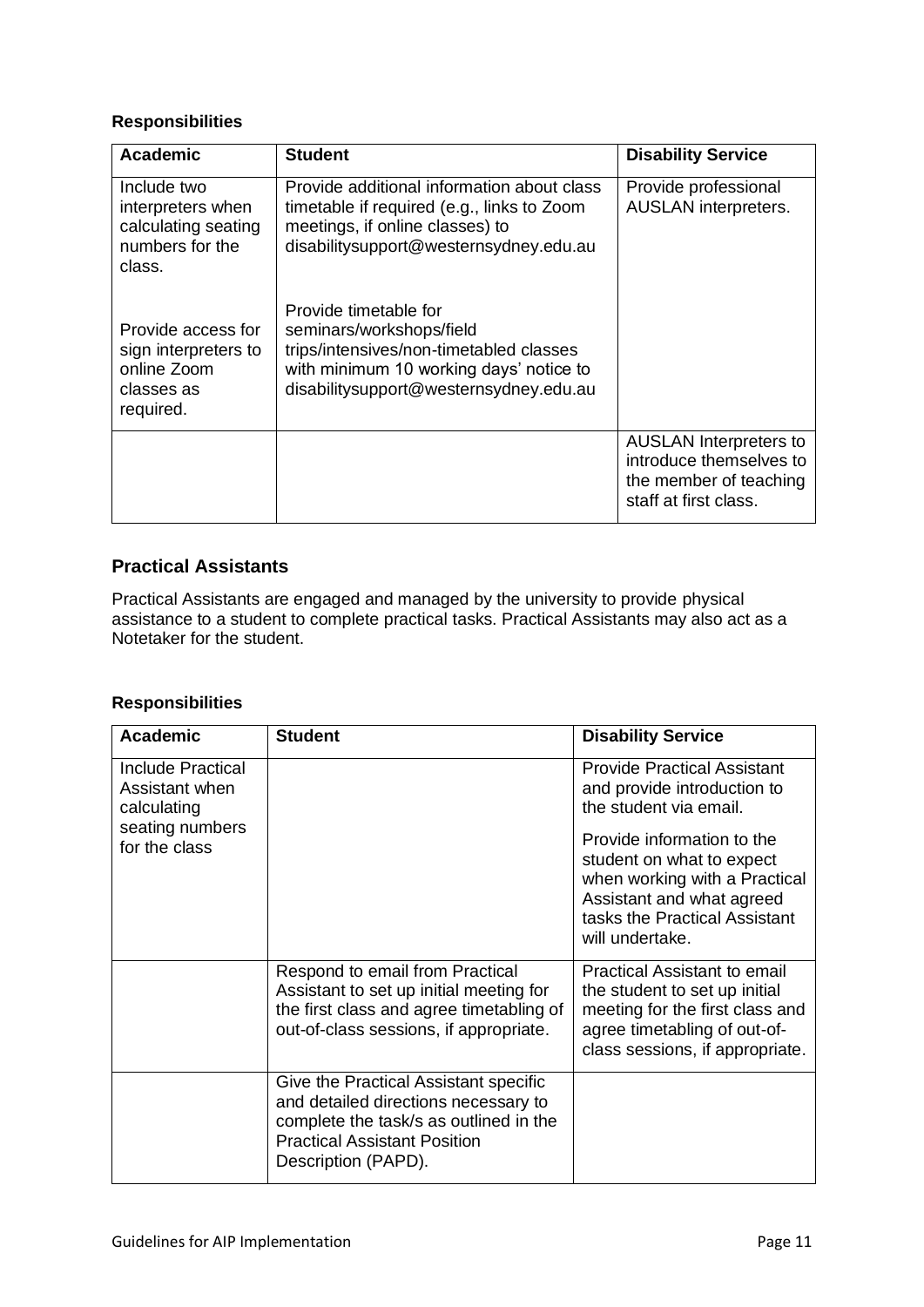| Attend scheduled out-of-class<br>sessions, if appropriate.                                                |  |
|-----------------------------------------------------------------------------------------------------------|--|
| Advise<br>disabilitysupport@westernsydney.edu<br>.au if they are unable to attend a<br>scheduled session. |  |

### <span id="page-11-0"></span>**Adjustments Within Classes**

#### <span id="page-11-1"></span>**Braille**

**Braille is a system of writing and printing for people who are blind or visually impaired,** in which varied arrangements of raised dots representing letters and numerals are identified by touch.

#### **Responsibilities**

| <b>Academic</b>                                                                                                                                                                                                                             | <b>Student</b> | <b>Disability Service</b>                                                             |
|---------------------------------------------------------------------------------------------------------------------------------------------------------------------------------------------------------------------------------------------|----------------|---------------------------------------------------------------------------------------|
| Request all course materials to be converted to<br>Braille via WesternNow.<br>Request must be made as soon as possible on<br>receipt of the AIP as turnaround for obtaining<br>brailled versions of material is approximately 6-8<br>weeks. |                | Request and provide<br>brailled resources to<br>student using third party<br>service. |

#### <span id="page-11-2"></span>**Print and Paper requirements**

These adjustments relating to paper size and/or colour, font type and/or size to ensure that hard copy documents are accessible to the student.

#### **Responsibilities**

| Academic                                                                                    | Student | <b>Disability Service</b> |
|---------------------------------------------------------------------------------------------|---------|---------------------------|
| Provide all hard copy and in-class materials in<br>required font, size and/or paper colour. |         |                           |

#### <span id="page-11-3"></span>**Live Captioning**

Live remote captioning involves the audio content (spoken word) of a lecture/tutorial being transmitted to a remote captioning provider where it is converted into text and then streamed to the student's electronic device e.g., laptop or iPad, in the form of captions. This enables deaf and hearing-impaired students to access spoken class content in real time.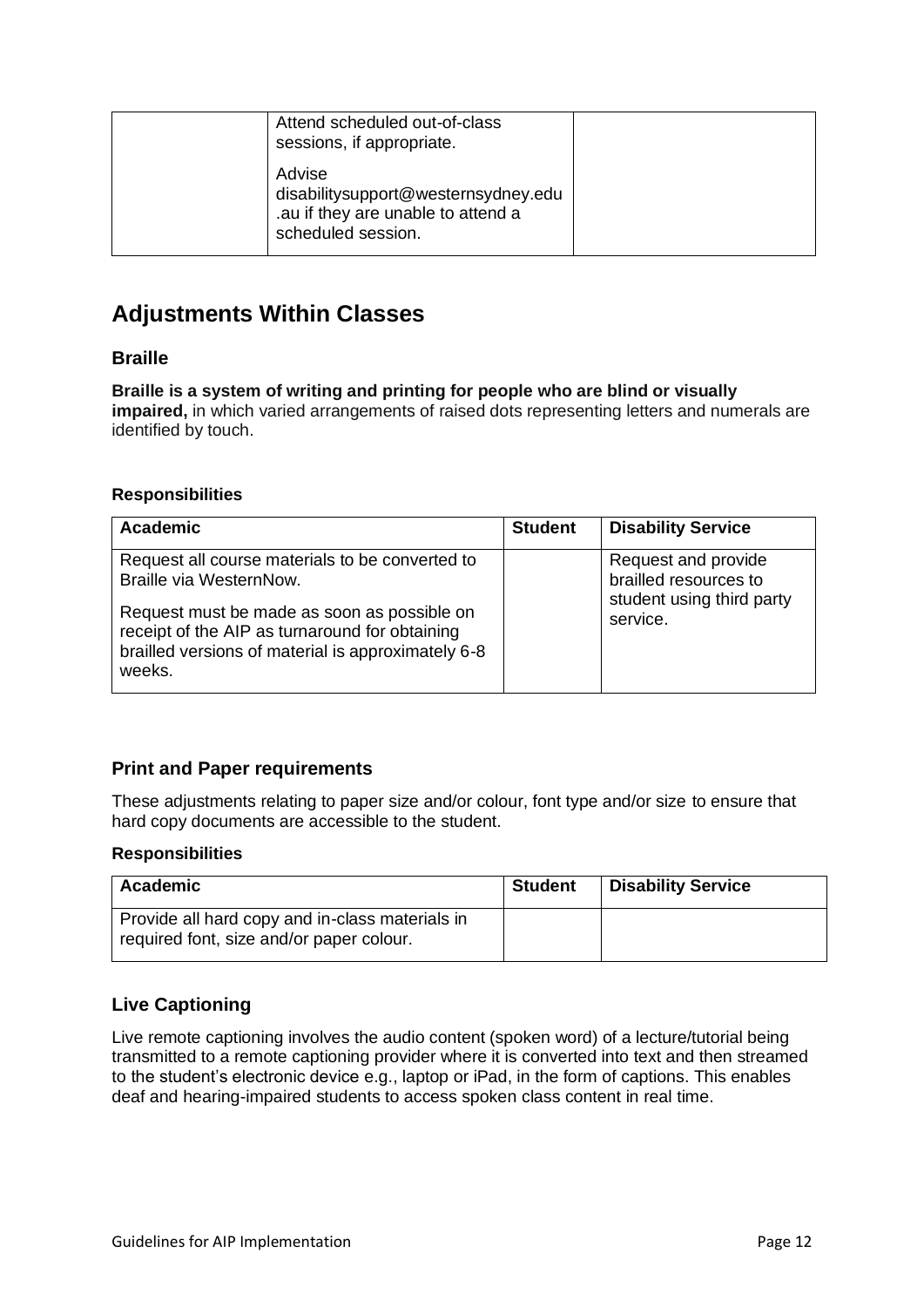| <b>Academic</b>                                                                                                                                                                     | <b>Student</b>                                                                                                                                                                | <b>Disability</b><br><b>Service</b>                                                                  |
|-------------------------------------------------------------------------------------------------------------------------------------------------------------------------------------|-------------------------------------------------------------------------------------------------------------------------------------------------------------------------------|------------------------------------------------------------------------------------------------------|
| Provide all Zoom meeting links<br>with passwords to<br>disabilitysupport@westernsydne<br>y.edu.au<br>Provide access for captioning<br>agents to online Zoom classes<br>as required. | Provide timetable for<br>seminars/workshops/intensives/no<br>n-timetabled classes with<br>minimum 10 working days' notice<br>to<br>disabilitysupport@westernsydney.<br>edu.au | Provide third<br>party captioning<br>service and<br>instructions for<br>the student and<br>academic. |

#### <span id="page-12-0"></span>**Audio Description**

Audio description is the auditory narration of visual representations such as television programs, videos and films which enhances access for people who are blind or vision impaired. During gaps in dialogue, audio description describes visual elements that can't be determined through dialogue or other sounds. For example, audio description will tell the audience that "the police cut the wrong wire" or "it was the good guy who was shot"*.*

#### **Responsibilities**

| Academic                                                                                                                                  | <b>Student</b> | <b>Disability Service</b>                                                                   |
|-------------------------------------------------------------------------------------------------------------------------------------------|----------------|---------------------------------------------------------------------------------------------|
| Provide all video files requiring Audio Description,<br>with minimum 10 working days' notice to<br>disabilitysupport@westernsydney.edu.au |                | Provide third party<br><b>Audio Description</b><br>service and final<br>product to student. |

#### <span id="page-12-1"></span>**Accessible Electronic text (for all coursework materials)**

Accessible Electronic text means text that can be read using all forms of Assistive Technology (e.g., Text-to-speech software and Screen reading software). Not all digital text is inherently accessible and needs to be checked to ensure accessibility.

As per the Australian [Web Content Accessibility Guidelines,](https://www.w3.org/TR/WCAG20/) it is an expectation that all electronic text used in any subject at WSU be accessible.

| Academic                                                                                                                                                                                                                                                                  | <b>Student</b> | <b>Disability Service</b> |
|---------------------------------------------------------------------------------------------------------------------------------------------------------------------------------------------------------------------------------------------------------------------------|----------------|---------------------------|
| Ensure that all documents (i.e., Word, PDF,<br>PowerPoint) used as materials on vUWS or<br>provided in classes are accessible by using ALLY<br>Accessibility checker on Blackboard, and/or<br>seeking support from Learning Futures via<br>elearning@westernsydney.edu.au |                |                           |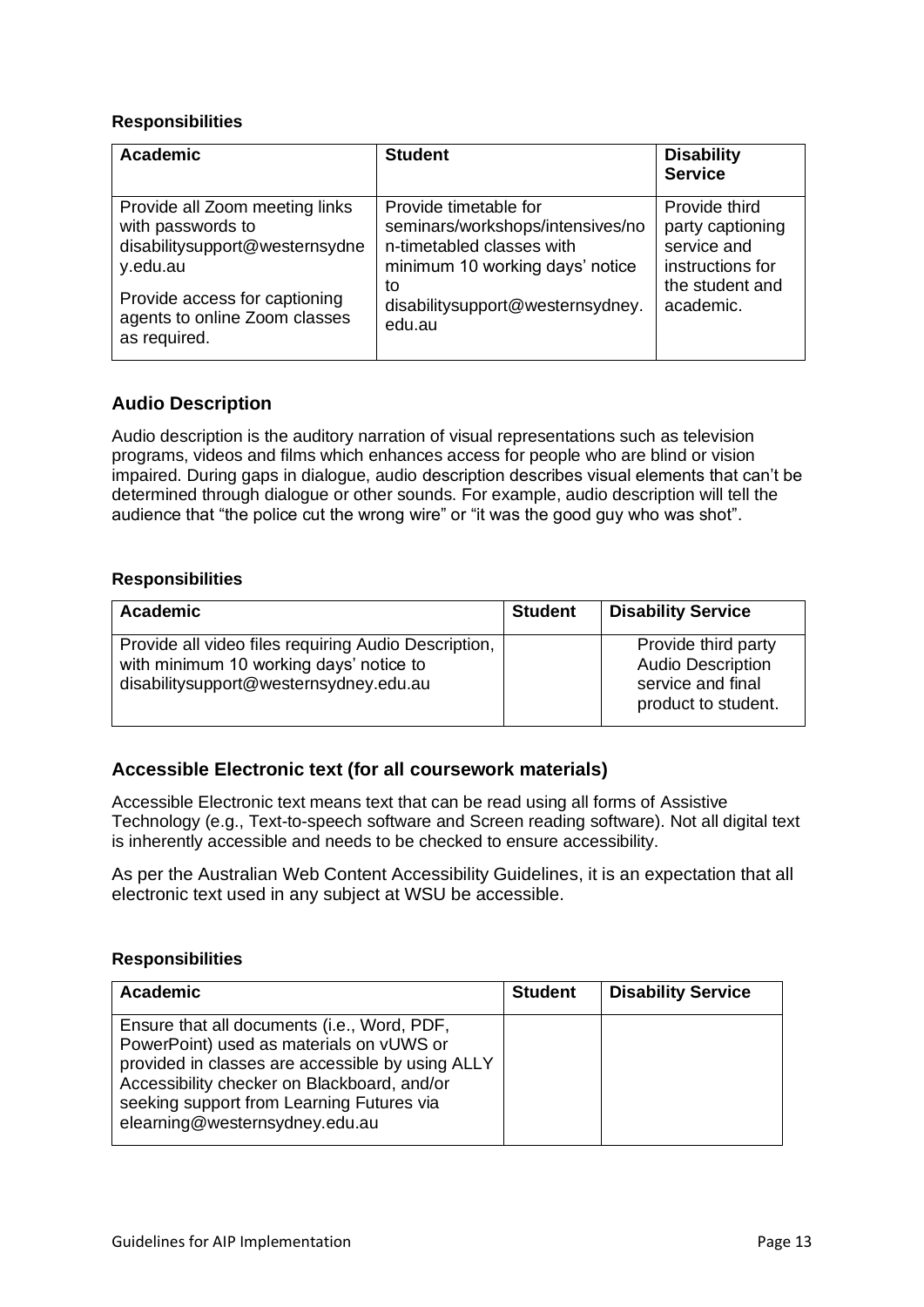#### <span id="page-13-0"></span>**Accessible Electronic textbooks**

Accessible Electronic text means text that can be read using all forms of Assistive Technology (e.g., Text-to-speech software and Screen reading software) All major textbooks are available from the publishers as e-textbooks for students with print-related disabilities.

#### **Responsibilities**

| <b>Academic</b> | <b>Student</b>                                                                                                                                 | <b>Disability Service</b>                                      |
|-----------------|------------------------------------------------------------------------------------------------------------------------------------------------|----------------------------------------------------------------|
|                 | Complete the Alternate<br>textbook format for<br>students with an<br>Academic Integration<br>Plan form in the<br>WesternNow student<br>portal. | Disability Advisor to<br>approve the request in<br>WesternNow. |

#### <span id="page-13-1"></span>**Learning Guides and Readings available prior to beginning of session**

#### **Responsibilities**

| <b>Academic</b>                                                                                                         | <b>Student</b> | <b>Disability Service</b> |
|-------------------------------------------------------------------------------------------------------------------------|----------------|---------------------------|
| Provide Learning Guides and Readings to<br>student a minimum of two weeks prior to<br>commencement of teaching session. |                |                           |

#### <span id="page-13-2"></span>**Slides provided to student before classes**

#### **Responsibilities**

| Academic                                                                                                              | <b>Student</b> | <b>Disability Service</b> |
|-----------------------------------------------------------------------------------------------------------------------|----------------|---------------------------|
| Provide any PowerPoints or similar electronic<br>materials to be used in class to student 24 hours<br>prior to class. |                |                           |

#### <span id="page-13-3"></span>**Video Transcription**

Transcriptions are a verbatim written account of everything said in an audio or audio/visual file. They can also include descriptions of what is being seen in video, in addition to what is spoken.

Transcriptions need to be provided to the student or Sign Language interpreter before the screening of any video or podcast. It is recommended that the transcript be available five days prior to the screening.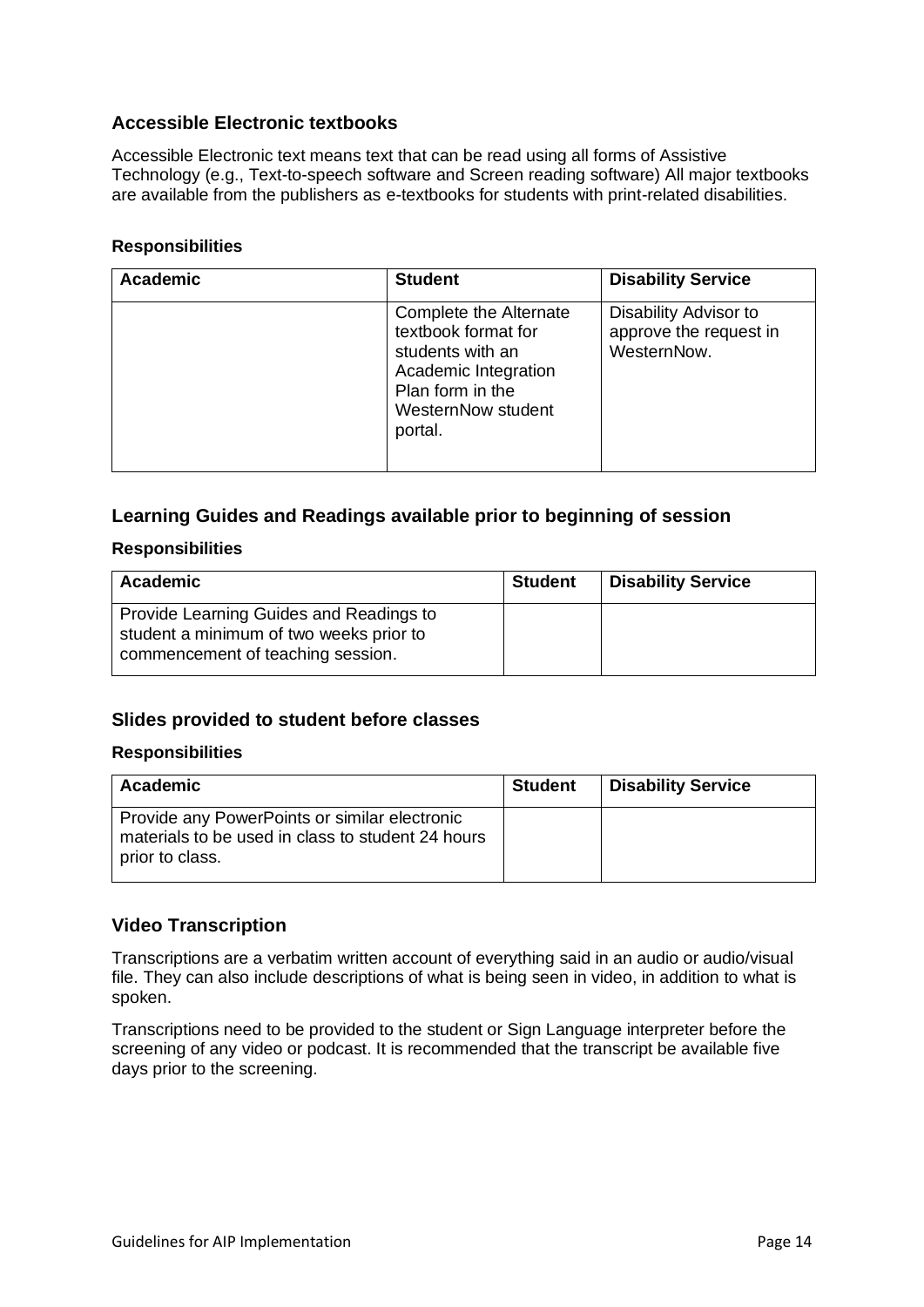| Academic                                                             | <b>Student</b> | <b>Disability Service</b>                     |
|----------------------------------------------------------------------|----------------|-----------------------------------------------|
| Request this via WesternNow with minimum 10<br>working days' notice. |                | Provide third party<br>transcription service. |
|                                                                      |                | Fund provision of<br>transcriptions.          |

#### <span id="page-14-0"></span>**Closed Captioning (for class recordings and all video resources used)**

Closed Captions are subtitled text of the audio of an audio or audio/visual file that can be enabled for class recordings and video files.

This is not just an individual adjustment for a student with an AIP but is a requirement in order to make online classes and video content fully accessible to all students, whether they are registered with the Disability Service or not.

As per the Australian [Web Content Accessibility Guidelines,](https://www.w3.org/TR/WCAG20/) it is an expectation that all video content used in any subject at WSU be captioned.

#### **Responsibilities**

| <b>Academic</b>                                                                                                             | <b>Student</b> | <b>Disability Service</b> |
|-----------------------------------------------------------------------------------------------------------------------------|----------------|---------------------------|
| Contact Learning Futures for support on how to<br>caption recorded classes and videos via<br>elearning@westernsydney.edu.au |                |                           |

#### <span id="page-14-1"></span>**Use of Assistive Technology**

Assistive technology (AT) in education can mean that a student is using a software program to give them access to or enhance their access to/creation of study materials and academic work. Examples of this are [text-to-speech,](https://www.westernsydney.edu.au/assistive-technology/assistive_technology/training_and_support_resources/texthelp_read_and_write) [notetaking](https://www.westernsydney.edu.au/assistive-technology/assistive_technology/training_and_support_resources/sonocent_audio_notetaker) and [voice recognition](https://www.westernsydney.edu.au/assistive-technology/assistive_technology/training_and_support_resources/dragon_professional) software.

AT can also mean hardware, for example FM systems used in conjunction with a microphone worn by the academic and a receiver worn by the student, to amplify sound in conjunction with their hearing aid devices.

Most of the time, teaching staff will not be aware of what AT a student is using, as it will have no impact or very little impact on teaching of classes. If, as in the example in the paragraph above, teaching staff need to be involved in the successful deployment of AT used by a student, this will be clearly stated on the AIP.

#### <span id="page-14-2"></span>**Recording of classes (using Assistive Technology)**

All students at the university are permitted to record any classes for study purposes and permission is not required from peers or teaching staff.

Some students use Assistive Technology (for example, [Sonocent Audio Notetaker\)](https://www.westernsydney.edu.au/assistive-technology/assistive_technology/training_and_support_resources/sonocent_audio_notetaker) to record classes, others just use their smartphone.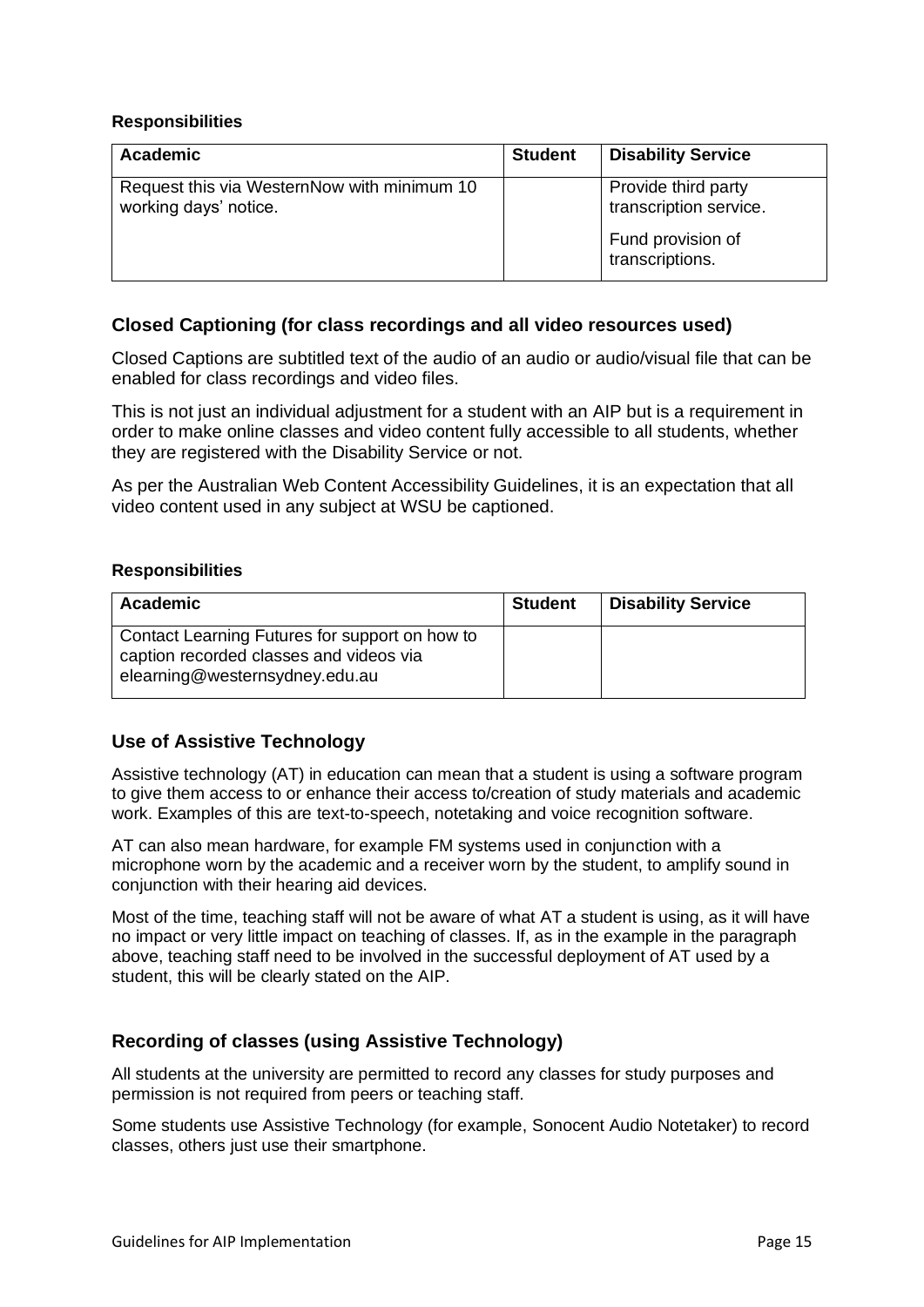| <b>Disability Service</b> |
|---------------------------|
| Only use recordings       |
|                           |

#### <span id="page-15-0"></span>**Tutorial Pre-Allocation Required and Tutorial Amendment Required**

If a student's health condition or disability mean that there are particular days and/or times of the day when they do not have capacity to attend classes, Tutorial pre-allocation (or post allocation change after the allocation window has closed) may be supported by the AIP to ensure that they are given priority for the classes they can attend.

Tutorial pre-allocation may also be required for booking of interpreter services.

#### **Responsibilities**

| <b>Academic</b>                                                                                                                                                                                                                                                                                                               | <b>Student</b>                                                                                                                                                                                                                                                                                               | <b>Disability</b><br><b>Service</b>                                                                                                                            |
|-------------------------------------------------------------------------------------------------------------------------------------------------------------------------------------------------------------------------------------------------------------------------------------------------------------------------------|--------------------------------------------------------------------------------------------------------------------------------------------------------------------------------------------------------------------------------------------------------------------------------------------------------------|----------------------------------------------------------------------------------------------------------------------------------------------------------------|
| Student Experience Advisor or<br>Officer/School staff to approve<br>Tutorial Pre-Allocation request when<br>student submits request via<br>WesternNow prior to the allocation cut<br>off each session.<br>After the tutorial allocation cutoff date,<br>the same process can be used to<br>approve Tutorial Amendment change. | Submit request via<br>WesternNow prior to tutorial<br>allocation cut off each session,<br>attaching supporting<br>documentation from the<br>Disability Advisor to the<br>request.<br>After the tutorial allocation<br>cutoff date, the same process<br>can be used to request Tutorial<br>Allocation change. | The Disability<br>Advisor<br>provides the<br>student with a<br>supporting email<br>to state the<br>student is<br>eligible for the<br>reasonable<br>adjustment. |

#### <span id="page-15-1"></span>**Extensions on individual assignments/practical work**

Standard extension with an AIP is seven days from the original due date. The AIP cannot be used for a further extension beyond this timeframe.

| Academic                                                                                                                                                                                                      | <b>Student</b>                                                                                                                        | <b>Disability Service</b> |
|---------------------------------------------------------------------------------------------------------------------------------------------------------------------------------------------------------------|---------------------------------------------------------------------------------------------------------------------------------------|---------------------------|
| Approve extension request, assuming<br>student has submitted the 'Extension<br>Request', via WesternNow along with<br>a copy of their AIP no later than two<br>working days after the assignment<br>due date. | Complete and submit<br>the Extension Request<br>via WesternNow no<br>later than two working<br>days after the<br>assignment due date. |                           |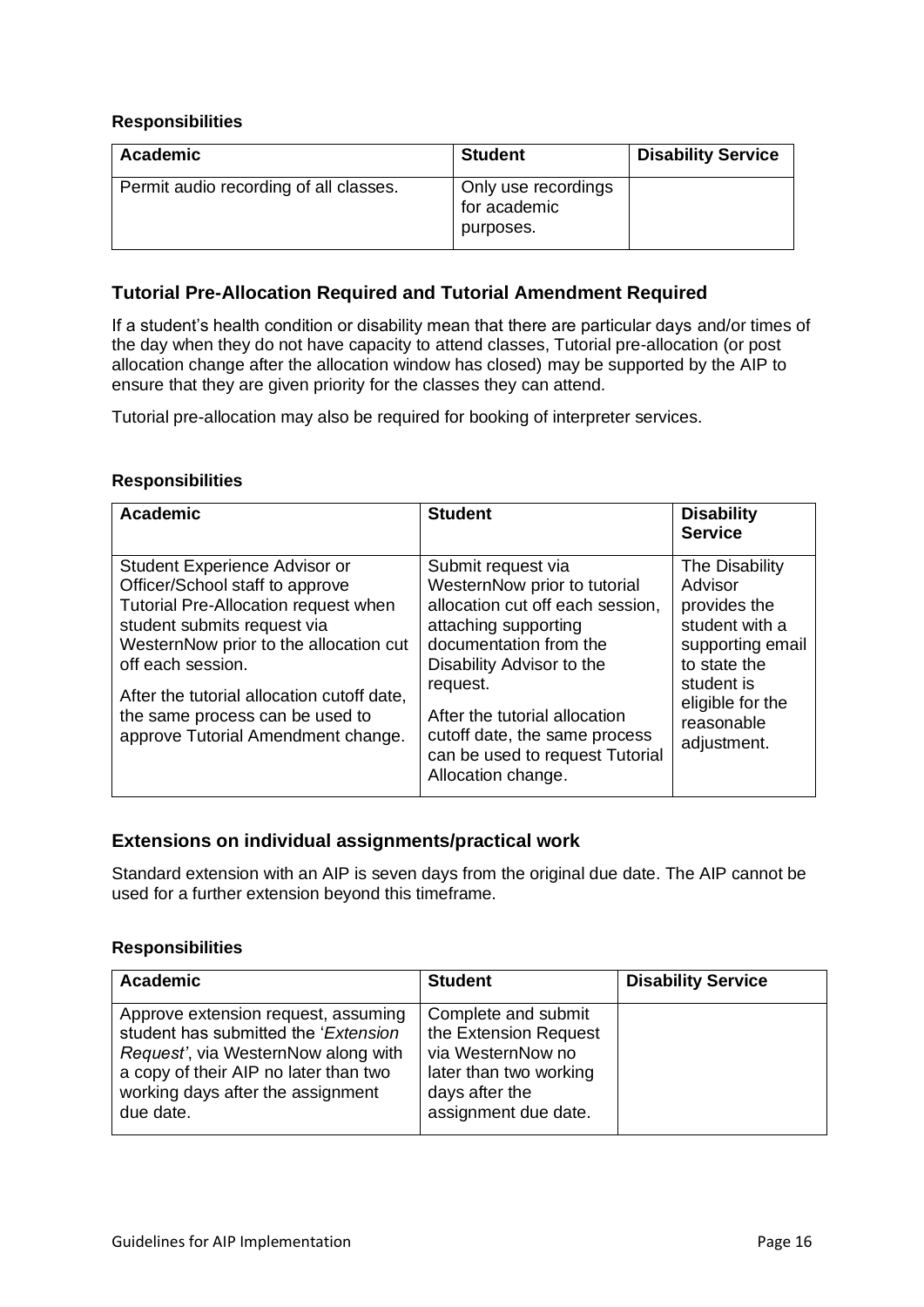#### <span id="page-16-0"></span>**Oral Presentations**

If a student's health condition or disability mean that they may be unable to present to the whole class or large group, an alternative or various alternatives are proposed as documented by the Disability Advisor on the AIP.

#### **Responsibilities**

| Academic                                                                                                                                                                                          | <b>Student</b> | <b>Disability Service</b>                                                                                                              |
|---------------------------------------------------------------------------------------------------------------------------------------------------------------------------------------------------|----------------|----------------------------------------------------------------------------------------------------------------------------------------|
| Contact the Disability Service via<br>disability@westernsydney.edu.au to discuss any<br>concerns about the proposed alternatives to<br>standard class presentations with a Disability<br>Advisor. |                | Respond to academic's<br>concerns or request for<br>dialogue regarding<br>proposed alternatives to<br>standard class<br>presentations. |

#### <span id="page-16-1"></span>**Group Work**

If a student's health condition or disability mean that there are impacts on their capacity to work in groups, the considerations or adjustments are proposed as documented by the Disability Advisor on the AIP.

#### **Responsibilities**

| <b>Academic</b>                                                                                                                                                                       | <b>Student</b> | <b>Disability Service</b>                                                                                                  |
|---------------------------------------------------------------------------------------------------------------------------------------------------------------------------------------|----------------|----------------------------------------------------------------------------------------------------------------------------|
| Contact the Disability Service via<br>disability@westernsydney.edu.au to discuss any<br>concerns about the proposed alternatives to<br>standard group work with a Disability Advisor. |                | Respond to academic's<br>concerns or request for<br>dialogue regarding<br>proposed alternatives to<br>standard group work. |

#### <span id="page-16-2"></span>**Alternative Method of Assessment**

If a student's health condition or disability mean that there are impacts on their capacity to complete the standard assessment as per the Learning Guide, consultation between the Disability Advisor and Subject Coordinator or Tutor may be required.

| Academic                                                                                                                                                                                           | <b>Student</b> | <b>Disability Service</b>                                                                                                       |
|----------------------------------------------------------------------------------------------------------------------------------------------------------------------------------------------------|----------------|---------------------------------------------------------------------------------------------------------------------------------|
| Contact the Disability Service via<br>disability@westernsydney.edu.au to discuss any<br>concerns about the proposed alternative/s to the<br>standard assessment item with a Disability<br>Advisor. |                | Respond to academic's<br>concerns or request for<br>dialogue regarding<br>proposed alternatives to<br>standard assessment item. |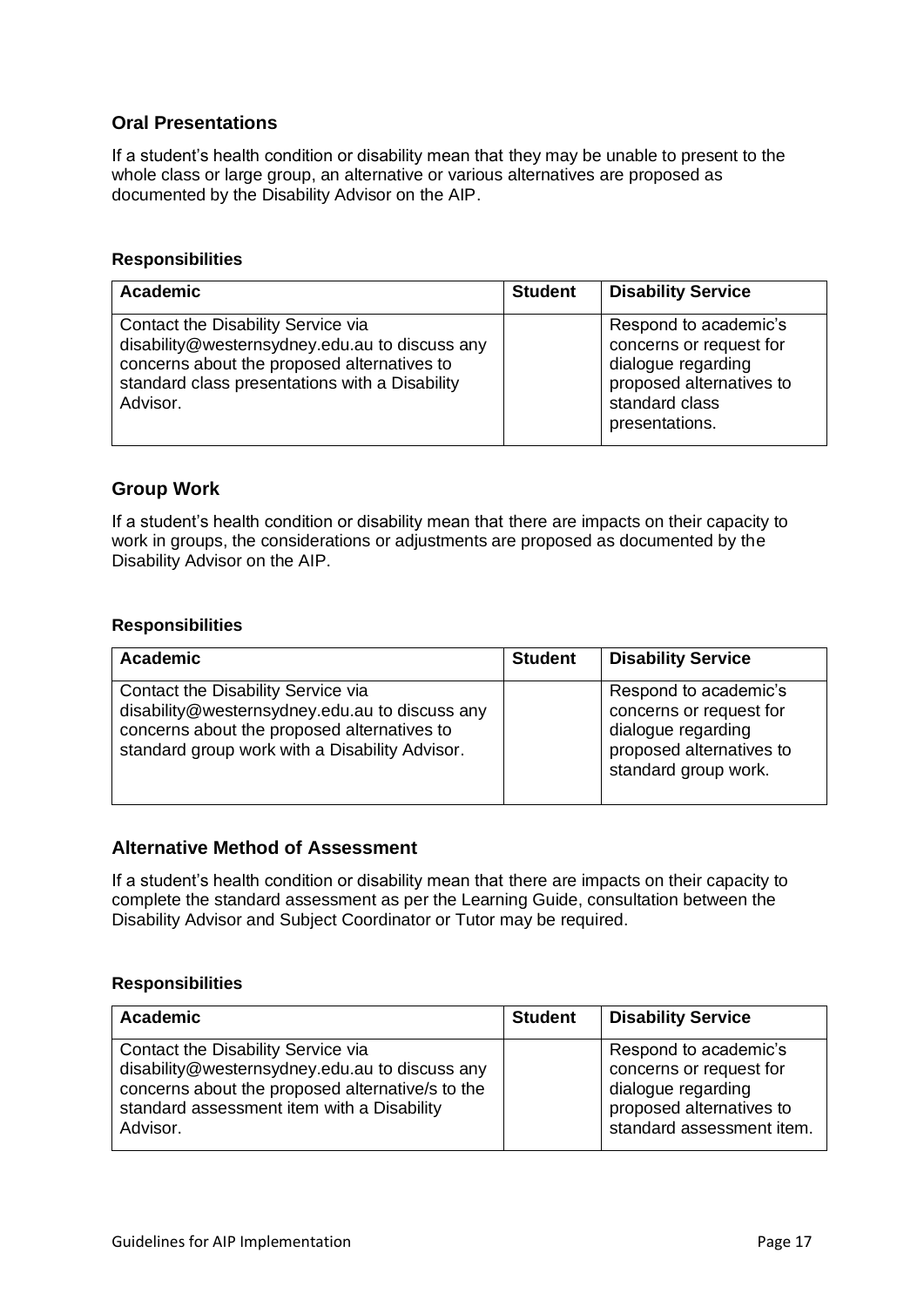# <span id="page-17-0"></span>**Practicum/Clinical Placement/Practice Teaching**

### <span id="page-17-1"></span>**Placement Integration Plan (PIP)**

This document is developed separately to the AIP and will include adjustments the student will require when undertaking placement or professional experience.

Not all students who have an AIP will necessarily require a PIP, as the impacts of their condition/s may be limited to academic requirements.

The PIP will be sent to the relevant Practicum/Placement Director/Coordinator and student in the same way AIPs are distributed. However, unlike the AIPs, there is a consultation period that occurs between the Disability Advisor and the relevant placement staff.

### <span id="page-17-2"></span>**In-Class Tests and End-of-Semester Exams**

#### <span id="page-17-3"></span>**In-Class tests (including online quizzes and mid-semester exams)**

Implementation of all in class test or exam adjustments are the responsibility of the School or The College. This may mean the Subject Coordinator, or the Subject Coordinator in conjunction with their School Student Experience Advisor/Officer.

While End-of- Session exams are usually the responsibility of the Examinations unit, this is not always the case, particularly when tests/exams are being run online. Where an End-of-Semester/Session exam is being run by the school, the advice below also applies.

| <b>Academic and/or Student Experience</b><br><b>Advisor/Officer</b>                                                                                                                                                                                                                                                                                                                                                                                                                                                                                                                                                                                        | <b>Student</b>                                                                                                                                                                                                                          | <b>Disability Service</b>                                                                                                                                      |
|------------------------------------------------------------------------------------------------------------------------------------------------------------------------------------------------------------------------------------------------------------------------------------------------------------------------------------------------------------------------------------------------------------------------------------------------------------------------------------------------------------------------------------------------------------------------------------------------------------------------------------------------------------|-----------------------------------------------------------------------------------------------------------------------------------------------------------------------------------------------------------------------------------------|----------------------------------------------------------------------------------------------------------------------------------------------------------------|
| Contact the Disability Service via<br>disability@westernsydney.edu.au to discuss<br>any concerns with a Disability Advisor about<br>AIP test/exam adjustments at the beginning<br>of the semester/session or well in advance of<br>the first in-class test/exam.<br>Email the student at least 5 working days<br>prior to the test/exam, with confirmation of<br>their test/exam with AIP adjustments<br>including confirmation of the venue, time and<br>date. The email must not identify any other<br>students who may also be sitting the exam in<br>the same venue, as this is a violation of<br>confidentiality provisions under the<br>legislation. | Email the<br>Subject<br>Coordinator<br>one week prior<br>to the<br>test/exam, if<br>confirmation of<br>test/exam with<br>AIP<br>adjustments<br>including<br>confirmation of<br>the venue,<br>time and date<br>has not been<br>received. | Disability Advisor to<br>respond to any concerns<br>raised by academic about<br>AIP test/exam adjustments<br>within 2 working days of<br>receipt of the query. |
|                                                                                                                                                                                                                                                                                                                                                                                                                                                                                                                                                                                                                                                            |                                                                                                                                                                                                                                         |                                                                                                                                                                |

#### **General Responsibilities**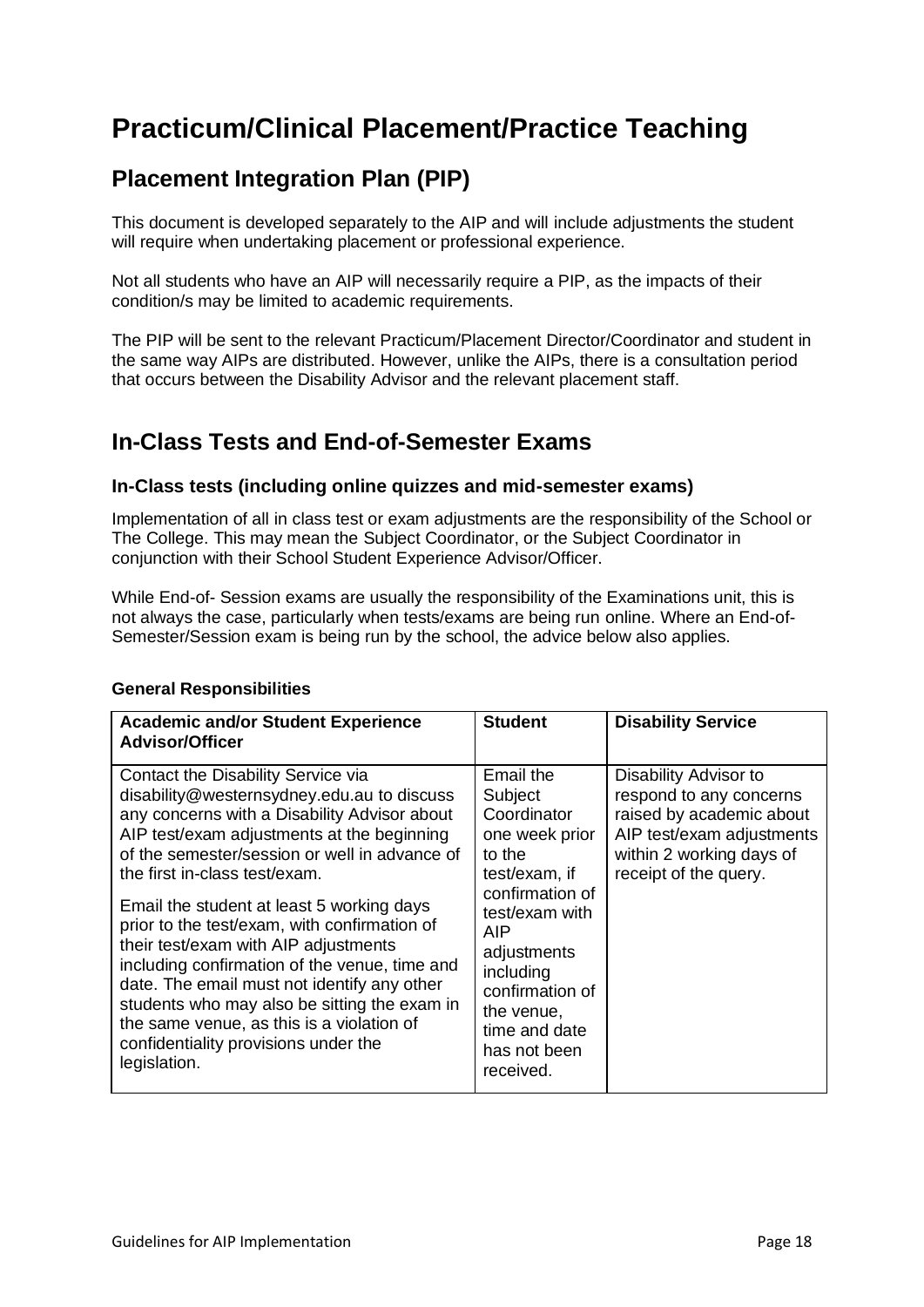#### **Exam Scheduling**

| <b>Academic and/or Student Experience</b><br><b>Advisor/Officer</b>                                                                    | <b>Student</b> | <b>Disability Service</b> |
|----------------------------------------------------------------------------------------------------------------------------------------|----------------|---------------------------|
| Ensure that tests/exams are scheduled as per the<br>AIP adjustments, even if this differs from the usual<br>class time.                |                |                           |
| Check the 'Notes' field as there may be exceptions<br>to the application of exam scheduling for tests<br>timetabled within class time. |                |                           |

#### **Extra Exam Time**

Extra time needs to be applied on a pro rata basis, for example where the extra exam time is 10 minutes per hour, this means that for a two-hour exam the student shall be granted an extra 20 minutes, but for a 30-minute exam the student shall be granted an extra 5 minutes.

| Academic                                                                             | <b>Student</b> | <b>Disability Service</b> |
|--------------------------------------------------------------------------------------|----------------|---------------------------|
| Unless stipulated otherwise on the AIP, extra<br>time applies to all online quizzes. |                |                           |

#### **Split Exams**

This requires the exam to be split into 2 or 3 parts with a break between sessions. During the breaks, the student does not have access to the exam questions. If the exam parts are held over consecutive days or with 1 or 2 rest days in between each part, the student will only be provided the corresponding part of the exam paper on the day.

| <b>Academic</b>                                                                                                                                                                                                                                                                                                                              | <b>Student</b> | <b>Disability Service</b> |
|----------------------------------------------------------------------------------------------------------------------------------------------------------------------------------------------------------------------------------------------------------------------------------------------------------------------------------------------|----------------|---------------------------|
| Determine the proportion of the exam paper to be done<br>in each part. Split sessions may be of unequal length<br>depending on the content of the exam paper and marks<br>or weighting allocated to questions.                                                                                                                               |                |                           |
| Submit the exam manuscript to the Examination Unit by<br>the advertised cut-off date. The split exam should be<br>included in both the main and deferred exam envelope<br>with the main exam paper and clearly identified as Part<br>A, Split Exam Part B and so on.                                                                         |                |                           |
| Record on the exam cover page the amount of reading<br>time permitted for each session. For School Run tests,<br>the Subject Coordinator / School Representative needs<br>to specify where the split/s need to be administered in<br>the comments section of the Request for Mid-session<br>exam, supervisor, scribe or reader booking form. |                |                           |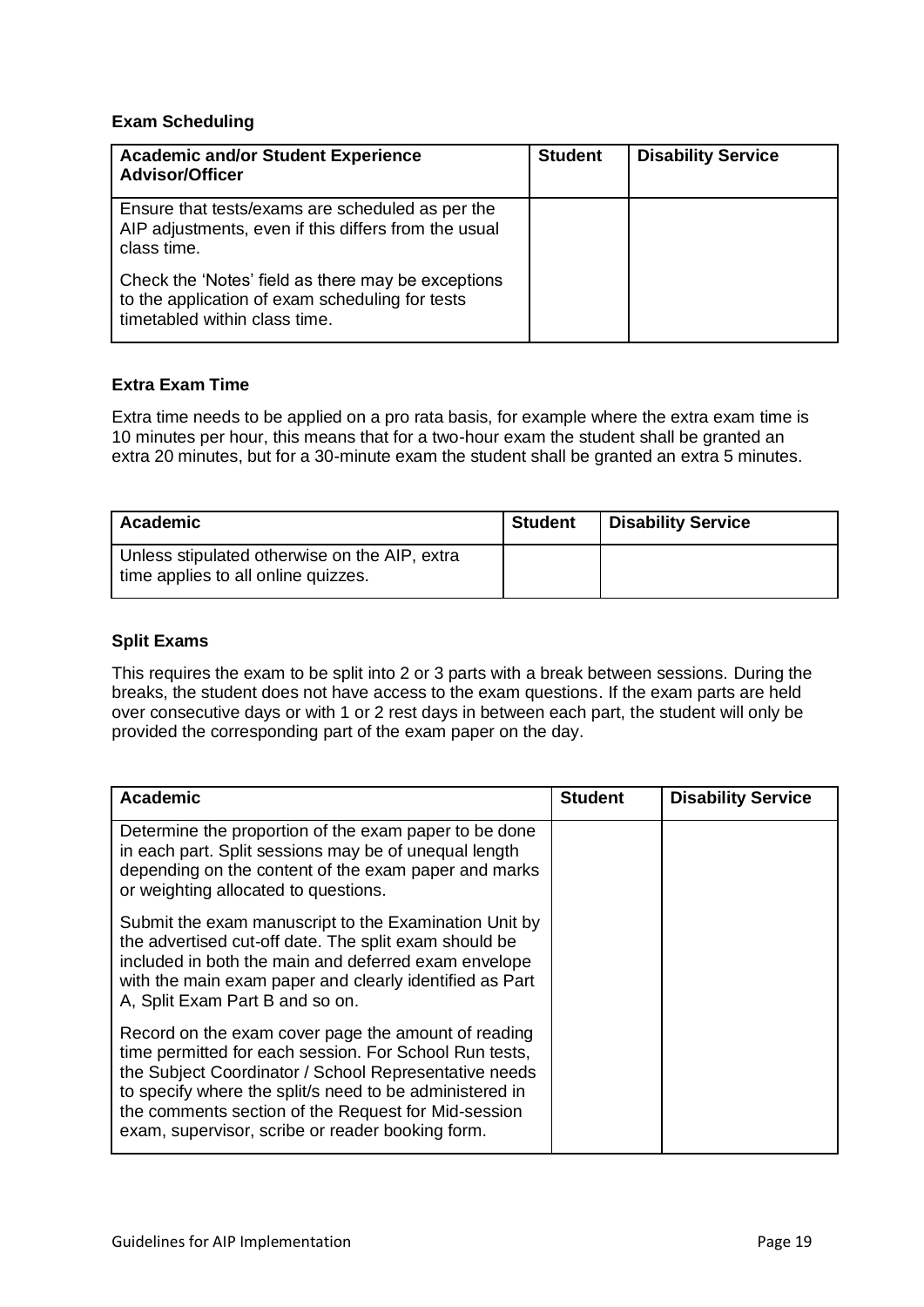#### <span id="page-19-0"></span>**Allocation of Assistance**

Specialised staff such as Scribes or Readers may be required to assist the student during exams. The type of assistance will be specified on the AIP for each exam type. Where a Reader and a Scribe are required, the same person will undertake both tasks.

| <b>Academic and/or Student Experience</b><br><b>Advisor/Officer</b>                                                                                        | <b>Student</b> | <b>Disability Service</b>                                                                                                                                                                                |
|------------------------------------------------------------------------------------------------------------------------------------------------------------|----------------|----------------------------------------------------------------------------------------------------------------------------------------------------------------------------------------------------------|
| Complete the online request for Mid-session<br>exam, supervisor, scribe or reader booking form.<br>at least 10 working days prior to the date<br>required. |                | <b>Provide Educational Support</b><br>Staff as stipulated on the<br>AIP, provide confirmation of<br>booking after request is<br>made by the academic or<br><b>Student Experience</b><br>Advisor/Officer. |

#### <span id="page-19-1"></span>**Computer Use and IT Requirements**

| <b>Academic and/or Student Experience</b><br><b>Advisor/Officer</b>                                                                                                                                                                                                                                                                                                                                                                    | <b>Student</b> | <b>Disability Service</b> |
|----------------------------------------------------------------------------------------------------------------------------------------------------------------------------------------------------------------------------------------------------------------------------------------------------------------------------------------------------------------------------------------------------------------------------------------|----------------|---------------------------|
| Ensure that tests/exams are scheduled in the correct<br>venue. If a student has 'Access Room' as the venue,<br>this means that they require use of the Assistive<br>Technology software and/or hardware in the Access<br>Room and the test cannot be booked for in a regular<br>computer lab venue. If further information on booking<br>Access Rooms is needed, please email<br>disability@westernsydney.edu.au or call 1300 668 370. |                |                           |

#### <span id="page-19-2"></span>**Alternative Format**

| <b>Academic and/or Student Experience</b><br><b>Advisor/Officer</b>                                                                    | <b>Student</b> | <b>Disability Service</b> |
|----------------------------------------------------------------------------------------------------------------------------------------|----------------|---------------------------|
| Ensure that tests/exams are scheduled as per the<br>AIP adjustments, even if this differs from the usual<br>class time.                |                |                           |
| Check the 'Notes' field as there may be exceptions<br>to the application of exam scheduling for tests<br>timetabled within class time. |                |                           |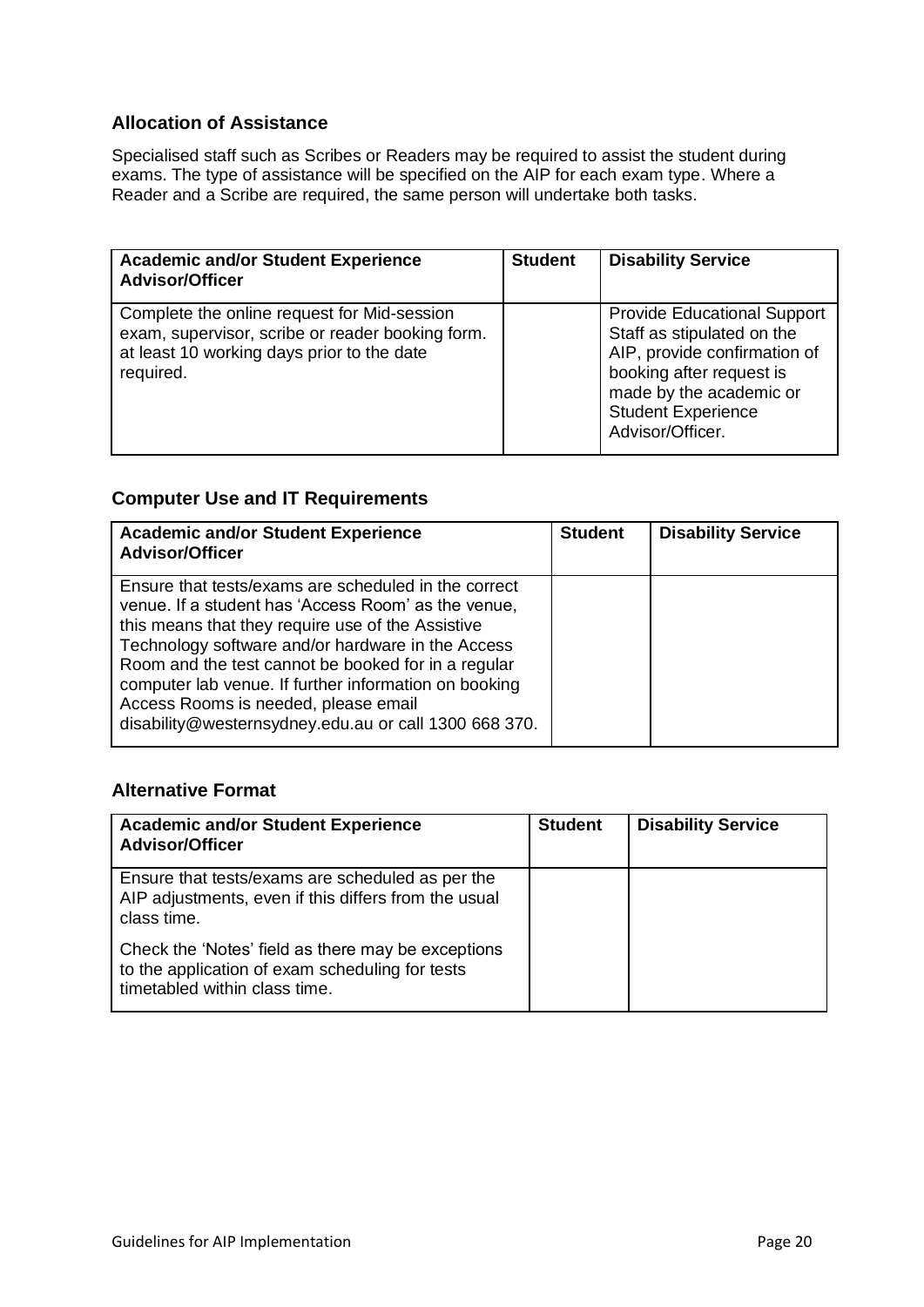### <span id="page-20-0"></span>**Venue Type**

| Academic and/or Student Experience Advisor/Officer                                                                                                                                                                                                                                                                                                                                                                                                            | <b>Student</b> | <b>Disability Service</b> |
|---------------------------------------------------------------------------------------------------------------------------------------------------------------------------------------------------------------------------------------------------------------------------------------------------------------------------------------------------------------------------------------------------------------------------------------------------------------|----------------|---------------------------|
| Book the venue for the text/ exam / timed task, ensuring<br>it complies with all AIP venue type and room requirement<br>adjustments. This may involve contacting Office of Estate<br>& Commercial to ensure that the identified venue meets<br>the AIP requirements. For example, close to the<br>accessible toilets, accessible via lift or by contacting<br>Timetabling@westernsydney.edu.au. This must be<br>done prior to requesting the exam supervisor. |                |                           |
| Ensure that tests/exams are scheduled in the correct<br>venue. If a student has 'Access Room' as the venue, this<br>means that they require use of the Assistive Technology<br>software and/or hardware in the Access Room and the<br>test cannot be booked for in a regular computer lab<br>venue.                                                                                                                                                           |                |                           |

### <span id="page-20-1"></span>**Room Requirements**

| <b>Academic and/or Student Experience</b><br><b>Advisor/Officer</b>                                                                    | <b>Student</b> | <b>Disability Service</b> |
|----------------------------------------------------------------------------------------------------------------------------------------|----------------|---------------------------|
| Ensure that tests/exams are scheduled as per<br>the AIP adjustments, even if this differs from the<br>usual class time.                |                |                           |
| Check the 'Notes' field as there may be<br>exceptions to the application of exam scheduling<br>for tests timetabled within class time. |                |                           |

### <span id="page-20-2"></span>**Resources Required**

| <b>Academic and/or Student Experience Advisor/Officer</b>                                                                                                                                                                                                                 | <b>Student</b> | <b>Disability Service</b> |
|---------------------------------------------------------------------------------------------------------------------------------------------------------------------------------------------------------------------------------------------------------------------------|----------------|---------------------------|
| Organise the provision of furniture; for example,<br>ergonomic chairs or height adjustable desk, either by<br>utilising School resources or contacting Office of Estate &<br>Commercial to lodge a request for supply and delivery of<br>the furniture to the exam venue. |                |                           |
| For all/any other resources listed as required, please<br>contact midsemesterexams@westernsydney.edu.au                                                                                                                                                                   |                |                           |
| Arrangements will be made for the School to pick up the<br>equipment from their campus Student Services office.                                                                                                                                                           |                |                           |
| Return any equipment to the campus Student Services<br>office at the conclusion of the exam.                                                                                                                                                                              |                |                           |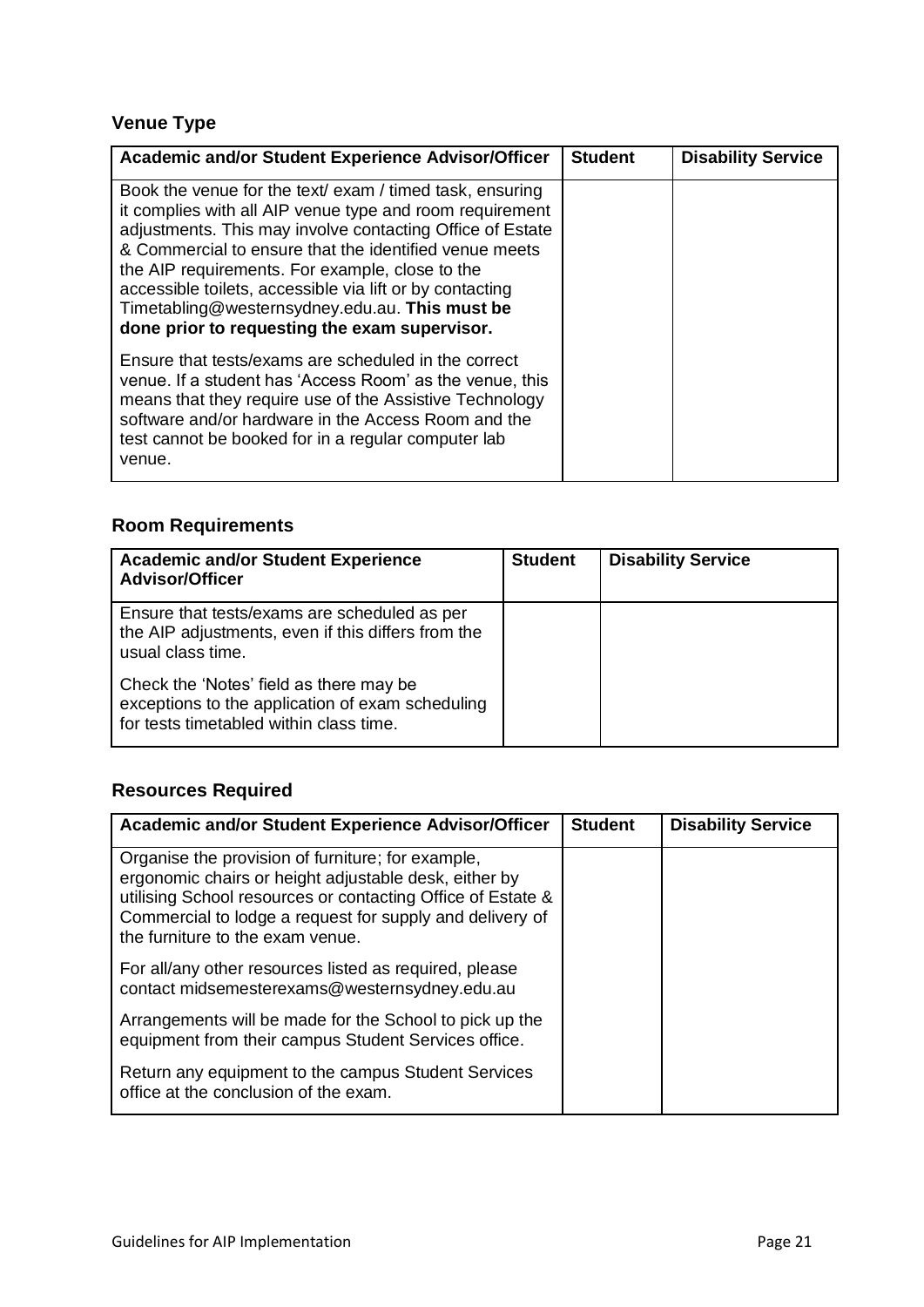#### <span id="page-21-0"></span>**Additional Requirements**

| <b>Academic and/or Student</b><br><b>Experience Advisor/Officer</b>                                                                                                                                                                                                                                                                                                                                                                                                              | <b>Student</b> | <b>Disability Service</b>                                                                                                                                                                                                                                                                                                                                                                                                                                                                                                                                                                   |
|----------------------------------------------------------------------------------------------------------------------------------------------------------------------------------------------------------------------------------------------------------------------------------------------------------------------------------------------------------------------------------------------------------------------------------------------------------------------------------|----------------|---------------------------------------------------------------------------------------------------------------------------------------------------------------------------------------------------------------------------------------------------------------------------------------------------------------------------------------------------------------------------------------------------------------------------------------------------------------------------------------------------------------------------------------------------------------------------------------------|
| Assemble the Student exam pack,<br>which must include contact details<br>for the academic responsible for<br>the exam, the total time permitted<br>for the exam and any<br>material/equipment required by the<br>student to complete the exam<br>paper.<br>Ensure the exam pack is available<br>in the room, 30 minutes prior to the<br>official commencement time.<br>Confirmation of the return drop off<br>point location and contact details<br>must be included in the Exam |                | The exam supervisor will receive the exam<br>pack and check to ensure all exam<br>documents including the AIP are provided.<br>The exam supervisor will conduct the<br>exam in accordance with Individual Exam<br>Arrangements (IEA) Manual for scribes,<br>readers and IEA supervisors and the<br>principles set out in the current Exam<br>Supervisor's Manual.<br>The exam supervisor will return the exam<br>pack, together with any equipment to the<br>Academic / School Representative in the<br>nominated location stated on the Mid-<br>session exam, supervisor, scribe or reader |
| Pack.                                                                                                                                                                                                                                                                                                                                                                                                                                                                            |                | booking form.                                                                                                                                                                                                                                                                                                                                                                                                                                                                                                                                                                               |

## <span id="page-21-1"></span>**HDR Adjustments**

Higher Degree Research (HDR) Adjustments are a set of academic provisions that apply only to candidates enrolled in the following programs:

- Master of Research (MRes Stage 1 and/or Stage 2)
- Master of Philosophy (MPhil)
- Doctorate programs including Doctor of Philosophy (PhD) and Professional Doctorates including Doctor of Creative Arts (DCA), Doctor of Cultural Research (DCR) and Doctor of Education (EdD).

### <span id="page-21-2"></span>**Supervisor and Panel Contact**

Adjustments in this section relate to the meeting arrangements and communication methods to be adopted by supervisors and candidates.

**The timing, frequency, location, and format of meetings between the candidate, supervisor, and supervision panel is to be negotiated in accordance with the 'Early Candidature Plan'. Consultation with Disability Service to be undertaken as required.**

Candidates and supervisors are to negotiate and agree on meeting scheduling arrangements to be specified in the document [Early Candidature Plan](https://www.westernsydney.edu.au/__data/assets/pdf_file/0018/103455/Early_Candidature_Plan_Milestone_Form.pdf) to be completed by candidates and supervisors. While both candidates and supervisors should contact each other to discuss meeting format and scheduling arrangements, supervisors have the overall responsibility for ensuring that agreed arrangements are in place.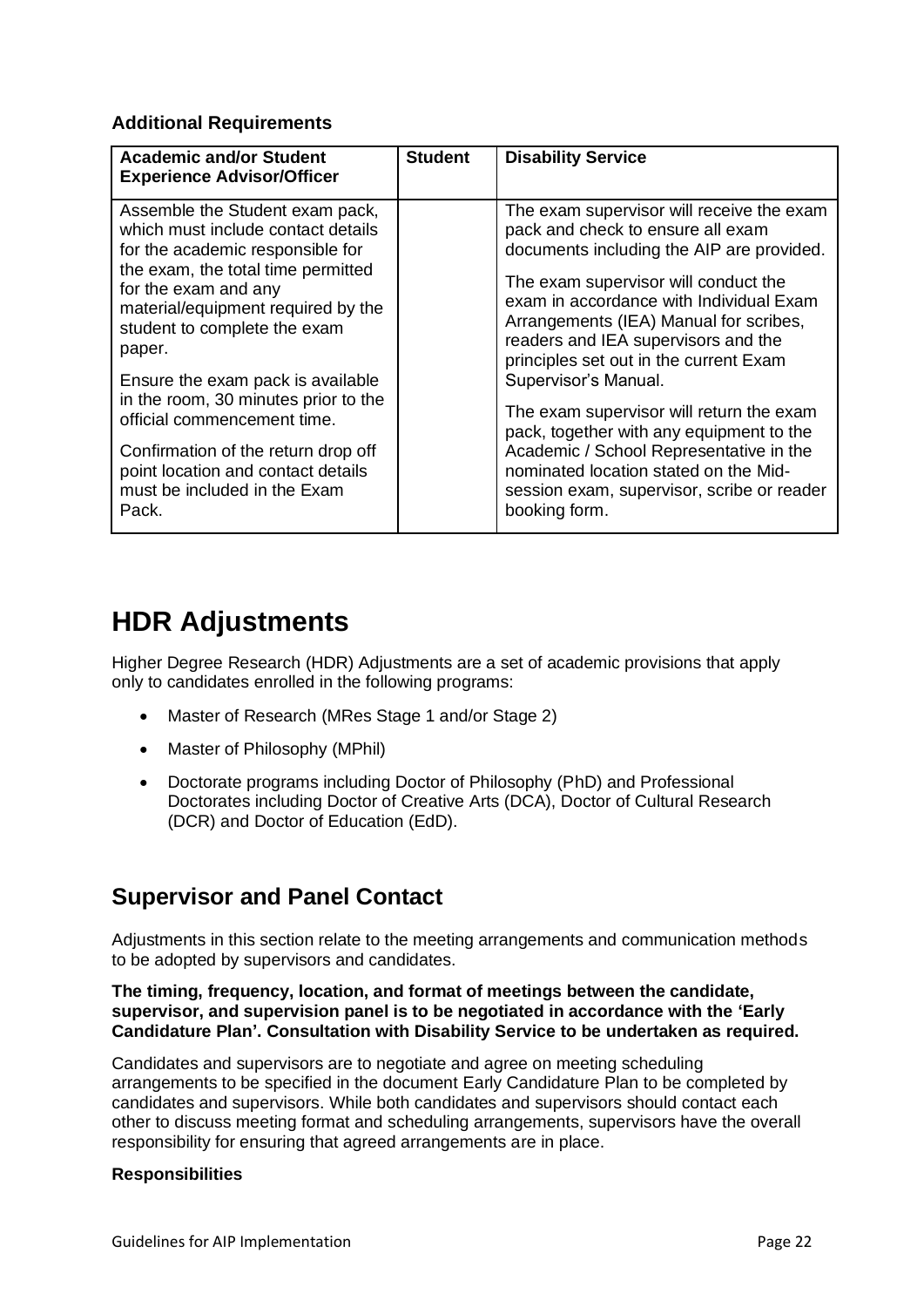| <b>Supervisor</b>                                                                                    | <b>Candidate</b>                                                                                              | <b>Disability Service</b>                                                                                                                                                                                           |
|------------------------------------------------------------------------------------------------------|---------------------------------------------------------------------------------------------------------------|---------------------------------------------------------------------------------------------------------------------------------------------------------------------------------------------------------------------|
| • Contact candidate.<br>• Negotiate meeting<br>arrangements.                                         | • Contact supervisor.<br>• Negotiate meeting<br>arrangements.                                                 | • Advise candidate to<br>complete the section on<br>'Candidate-Supervisor                                                                                                                                           |
| • Complete Early<br>Candidature Plan<br>document.<br>• Confirm changes to<br>meeting arrangements in | • Complete Early<br>Candidature Plan document.<br>• Confirm changes to<br>meeting arrangements in<br>writing. | Meeting Arrangements' in the<br>Early Candidature Plan<br>document as required. Advise<br>supervisors to support<br>candidates in the completion<br>of the Early Candidature Plan<br>section and facilitate contact |
| writing.                                                                                             |                                                                                                               | as necessary.                                                                                                                                                                                                       |

#### <span id="page-22-0"></span>**Candidate and Supervisor/s to consult over and confirm upcoming meeting arrangements including the establishment of a meeting agenda.**

Candidates and supervisors are to consult and agree over meeting expectations and establish responsibilities over setting a meeting agenda. While both candidates and supervisors should contact each other to discuss meeting expectations and an agenda, supervisors have the overall responsibility for ensuring that agreed arrangements are in place.

#### **Responsibilities**

| <b>Supervisor</b>                  | <b>Candidate</b>                   | <b>Disability Service</b>                      |
|------------------------------------|------------------------------------|------------------------------------------------|
| • Contact candidate.               | • Contact supervisor.              | • Facilitate contact and                       |
| • Discuss meeting<br>expectations. | • Discuss meeting<br>expectations. | clarification of expectations<br>as necessary. |
| • Discuss meeting agenda.          | • Discuss meeting agenda.          |                                                |

#### <span id="page-22-1"></span>**Candidate to be permitted to make audio recordings of meetings**

Candidates are to be permitted to make an audio recording of meetings attended. Candidates can use their own digital recording device to make a recording. If needed, a candidate can also use Assistive Technology (AT) software already in use by the candidate or use AT software supplied through the Disability Service and IT Services. Recordings are not to be taken of information that is of a personal and confidential nature.

#### **Responsibilities**

| <b>Supervisor</b> | <b>Candidate</b>                                   | <b>Disability Service</b> |
|-------------------|----------------------------------------------------|---------------------------|
|                   | • Consult with and advise<br>supervisor/attendees. |                           |
|                   | Use own device/assistive<br>technology to record.  |                           |

#### <span id="page-22-2"></span>**Candidate to be permitted to make video recordings of meetings**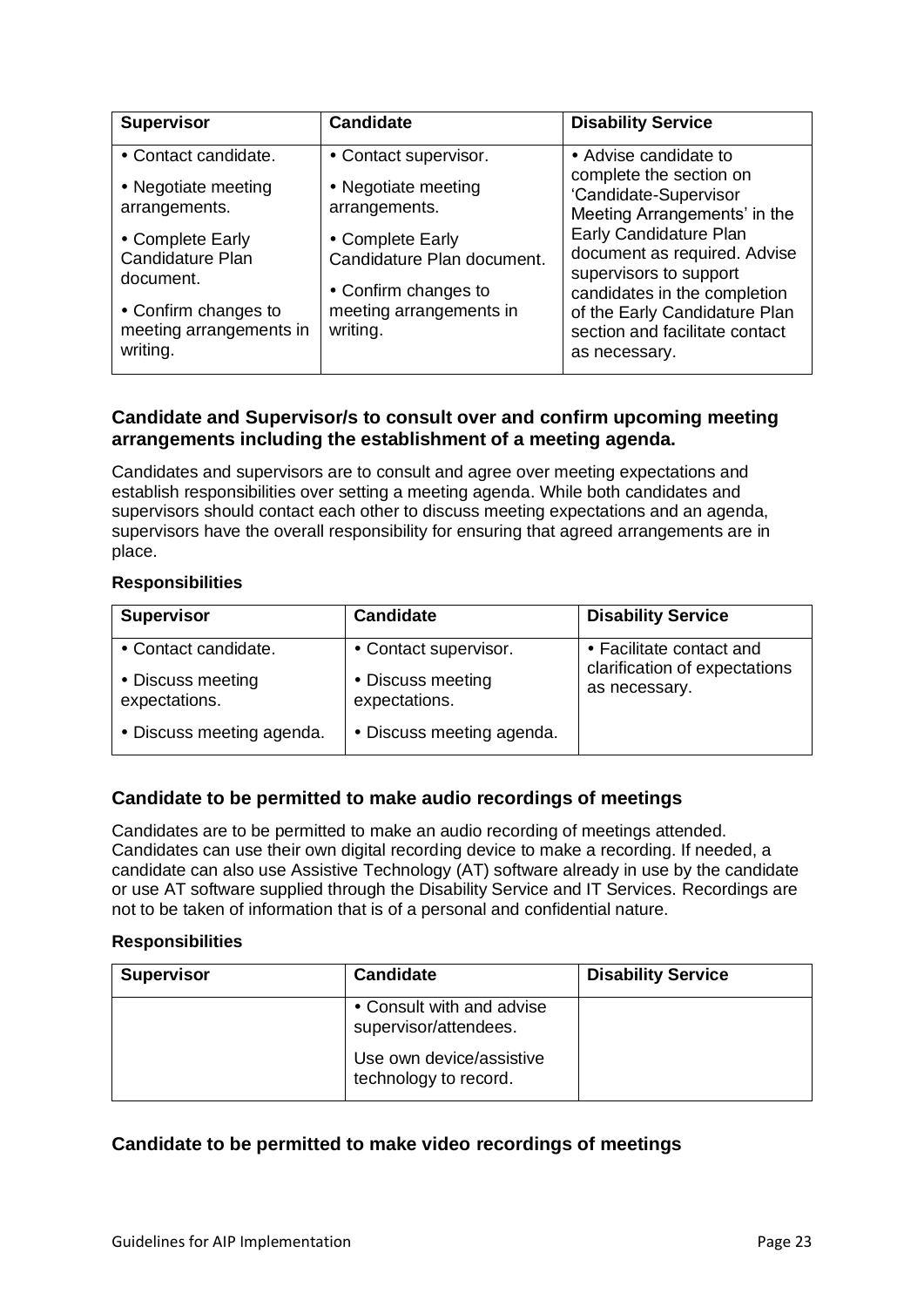Candidates are to be permitted to make a video recording of meetings attended. Recordings are not to be taken of information that is of a personal and confidential nature.

#### **Responsibilities**

| <b>Supervisor</b> | <b>Candidate</b>                                     | <b>Disability Service</b> |
|-------------------|------------------------------------------------------|---------------------------|
|                   | • Consult with and advise<br>supervisor / attendees. |                           |
|                   | Use own device to record.                            |                           |

#### <span id="page-23-0"></span>**Candidate to be supported in engaging with supervisors and panel using the following communication methods including phone, videoconferencing, email, face-to-face etc.**

Candidates and supervisors are to discuss and adopt indicated communication methods (including phone, videoconferencing, email, face-to-face and/or other communication modes) to undertake contact.

#### **Responsibilities**

| <b>Supervisor</b>         | <b>Candidate</b>           | <b>Disability Service</b>  |
|---------------------------|----------------------------|----------------------------|
| • Consult with candidate. | • Consult with supervisor. | • Provide clarification of |
| Use indicated             | Use indicated              | communication methods as   |
| communication methods.    | communication methods.     | required.                  |

#### <span id="page-23-1"></span>**Arrangements to record and circulate notes, meeting outcomes and actions of meetings between candidate and supervision panel to be negotiated in accordance with the "Early Candidature Plan". Consultation with Disability Service to be undertaken as required.**

Candidates and supervisors are to establish expectations and arrangements on managing the recording and distribution of meeting content. These arrangements are to be specified in the document, [Early Candidature Plan,](https://www.westernsydney.edu.au/__data/assets/pdf_file/0018/103455/Early_Candidature_Plan_Milestone_Form.pdf) to be completed by candidates and supervisors.

#### **Responsibilities**

| <b>Supervisor</b>                                                   | <b>Candidate</b>                                                    | <b>Disability Service</b>                               |
|---------------------------------------------------------------------|---------------------------------------------------------------------|---------------------------------------------------------|
| • Consult with candidate.                                           | • Consult with student.                                             | • Advise on completion of<br>the Early Candidature Plan |
| • Discuss expectations on<br>management of meeting<br>content.      | • Discuss expectations on<br>management of meeting<br>content.      | document.                                               |
| • Agree on and record<br>arrangements on Early<br>Candidature Plan. | • Agree on and record<br>arrangements on Early<br>Candidature Plan. |                                                         |

#### <span id="page-23-2"></span>**Written feedback on research work and theoretical guidance to be provided using the following methods including tracked changes/comments within text, email and notes.**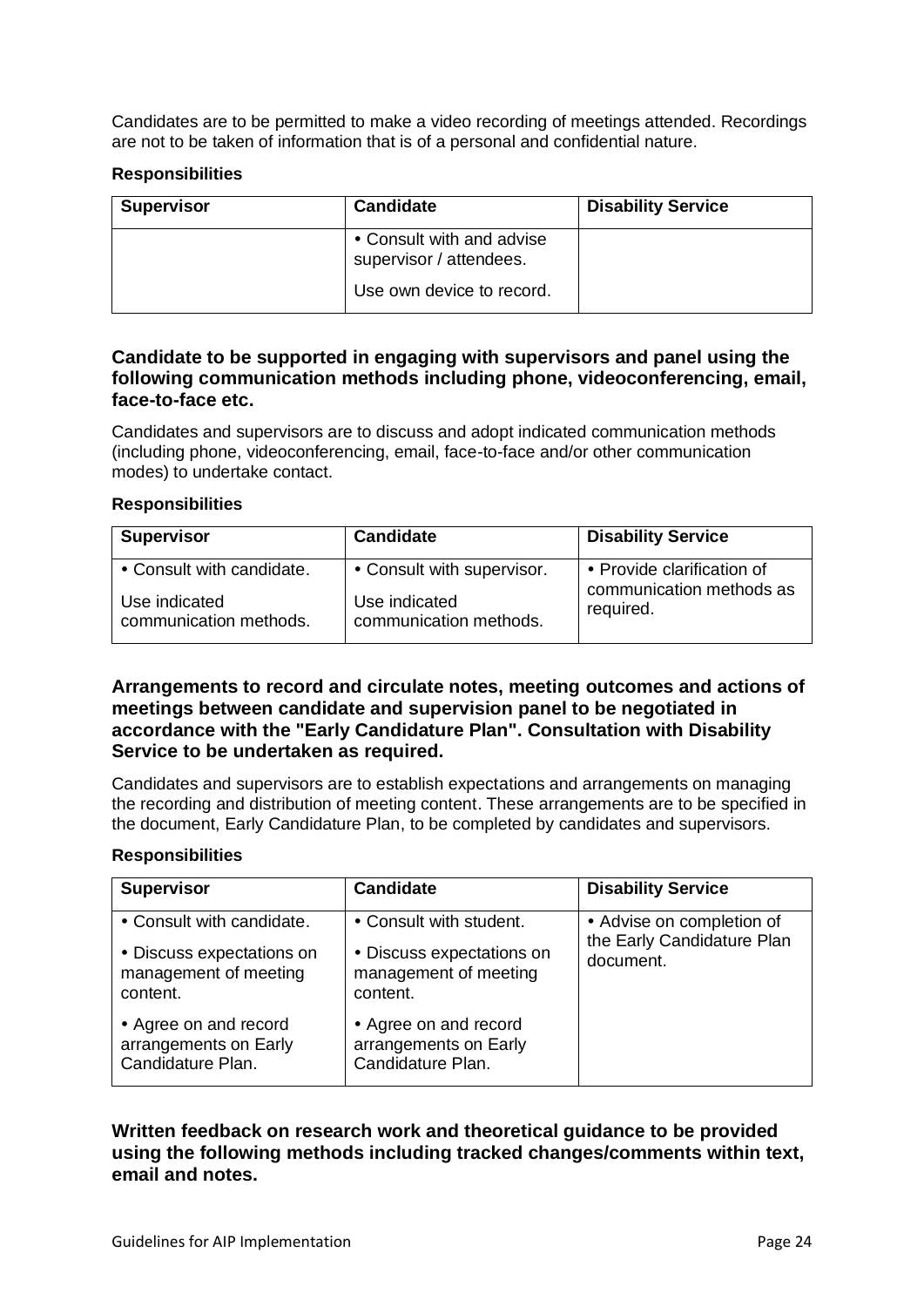Any written feedback to be provided by supervisors is to be given using the indicated methods in the AIP which could include tracked changes/comments within text, emails and notes.

#### **Responsibilities**

| <b>Supervisor</b>                                                    | <b>Candidate</b> | <b>Disability Service</b>                                                 |
|----------------------------------------------------------------------|------------------|---------------------------------------------------------------------------|
| • Provide written feedback<br>using indicated methods in<br>the AIP. |                  | • Provide clarification of<br>methods of written feedback<br>as required. |

### <span id="page-24-0"></span>**Candidature/Project management**

Adjustments in this section relate to applying timelines and flexibility for management of the activities within a candidate's research project.

**Candidate and Supervisors to undertake consultation in the Candidate's development and/or revision of a Project plan / research activity timeline in accordance with the "Early Candidature Plan". Consultation with Disability Service to be undertaken as required.**

Candidates are to develop and/or revise their project plan or research activity timeline in consultation and with support from their supervisors and the Disability Service where required.

#### **Responsibilities**

| <b>Supervisor</b>                                                                                           | <b>Candidate</b>                                                                                                                           | <b>Disability Service</b>                                                                                                    |
|-------------------------------------------------------------------------------------------------------------|--------------------------------------------------------------------------------------------------------------------------------------------|------------------------------------------------------------------------------------------------------------------------------|
| • Direct completion/provide<br>guidance on development or<br>revision of project<br>plan/activity timeline. | • Develop or revise project<br>plan/activity timeline.<br>• Consult with supervisor.<br>• Consult with Disability<br>Services as required. | • Provide advice on<br>adjustment to activity<br>timelines and need for<br>extensions to research<br>activities as required. |

**Candidate may require some flexibility for submission dates and deadlines, timeframe to be negotiated with supervisor with consideration given to progression of candidature. Where additional time requested may have a significant impact on progression, consultation will be required between the candidate, supervision panel and Disability Advisor. (Extension to candidature time will only be granted in specific circumstances. Consultation and approval are required from the Associate Dean of Research & HDR/HDR Director and the Dean, Graduate Studies.)**

Candidates are permitted to request additional time to complete research activities within their project. Granting of additional time is subject to:

- A candidate's change in their health status impacting on project activities (with the need for supporting evidence to be determined on a case-by-case basis).
- Consulting with supervisors and the Disability Service (as required) to negotiate a revised time frame for completion of a project activity.
- Maximum submission deadlines for milestone research activities.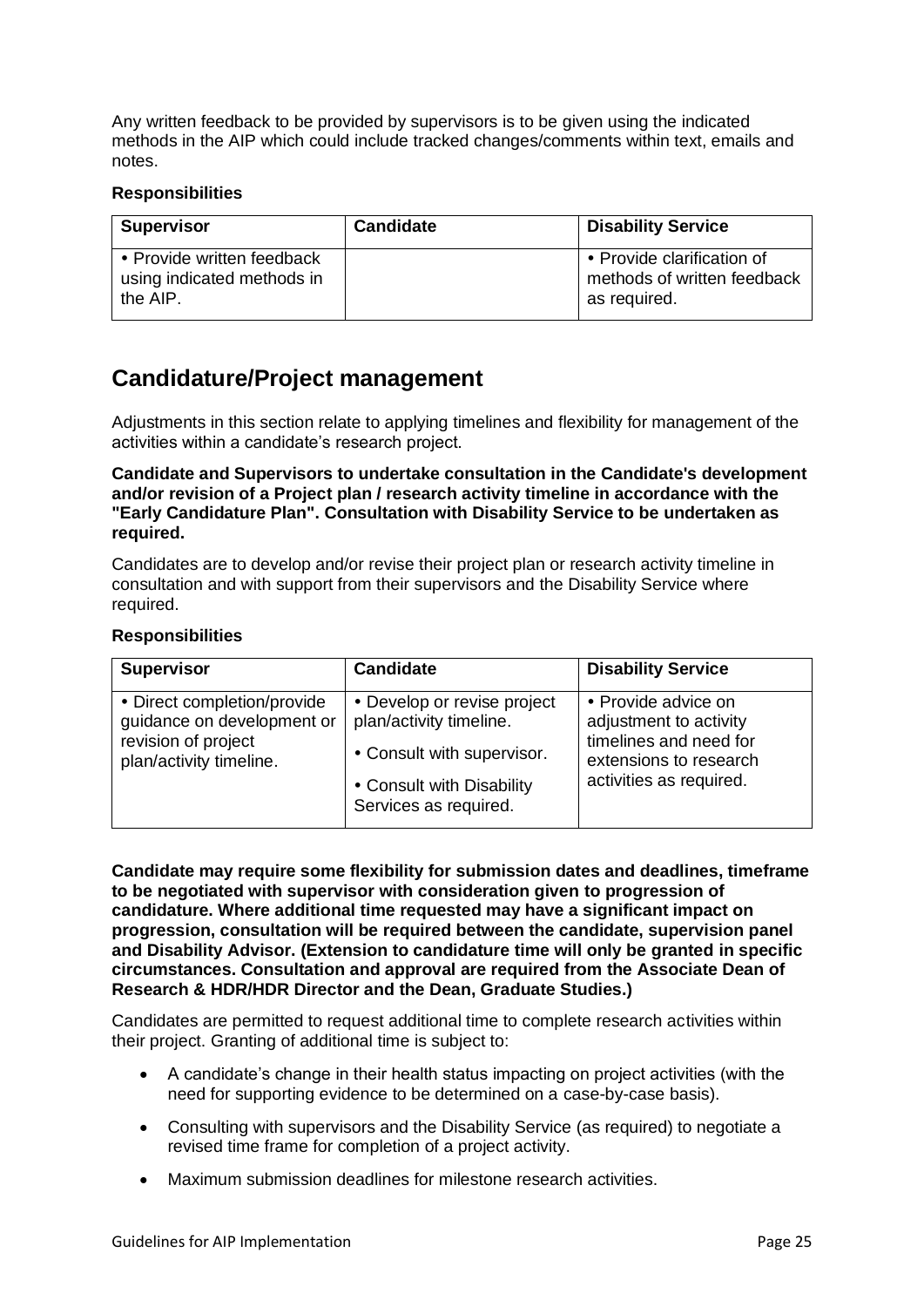• The degree of impact the additional time will have on submission deadlines and/or candidature funding parameters.

Where candidates experience significant delays in completion of research and require an extension of their candidature time, candidates will need to consult with their supervisors and the Disability Service (as required) whilst completing an [Application to Extend Candidature.](https://www.westernsydney.edu.au/__data/assets/pdf_file/0007/68362/00241_0916_Application_to_Extend_Candidature.pdf)

#### **Responsibilities**

| <b>Candidate</b>             | <b>Disability Service</b>                                                                    |
|------------------------------|----------------------------------------------------------------------------------------------|
| • Consult with supervisor to | • Consult with candidate                                                                     |
|                              | and supervisor.                                                                              |
|                              | • Provide clarification on                                                                   |
| • Consult with Disability    | need for additional time as                                                                  |
|                              | required.                                                                                    |
| around disclosure as         |                                                                                              |
| required.                    |                                                                                              |
|                              | request and negotiate<br>additional time.<br>Services to discuss<br>circumstances and limits |

### <span id="page-25-0"></span>**HDR Research Project Presentations/Interviews**

Adjustments in this section relate to modifying approaches to candidates undertaking presentations and interviews.

#### **Candidate to be supported in undertaking small group presentations only**

Candidates are to be permitted to undertake presentations in a small group format with consideration to interview format and internal/external presentation requirements.

#### **Responsibilities**

| <b>Supervisor</b>                                                    | <b>Candidate</b>                                                                  | <b>Disability Service</b>                                                                            |
|----------------------------------------------------------------------|-----------------------------------------------------------------------------------|------------------------------------------------------------------------------------------------------|
| • Consult with candidate.<br>• Discuss presentation<br>arrangements. | • Consult with supervisor to<br>request small group<br>presentation arrangements. | • Consult with candidate<br>and supervisor on modifying<br>presentation arrangements<br>as required. |

### <span id="page-25-1"></span>**HDR Research Project Workspace/Practical/Field Safety**

Adjustments in this section relate to Work, Health and Safety considerations and requirements to ensure candidates can access their on-campus workspace and off-campus research activities safely.

#### **WHS risk assessment will be required prior to undertaking practical / field activities. Risk assessment to be arranged in consultation with the relevant School, Candidate, and the Disability Service.**

Where potential risks to a candidate's environmental/physical access and safety during practical and/or field activities have been identified by either the candidate, their supervisors or the Disability Service, a Work, Health & Safety (WHS) risk assessment will need to be conducted prior to undertaking practical/field activities.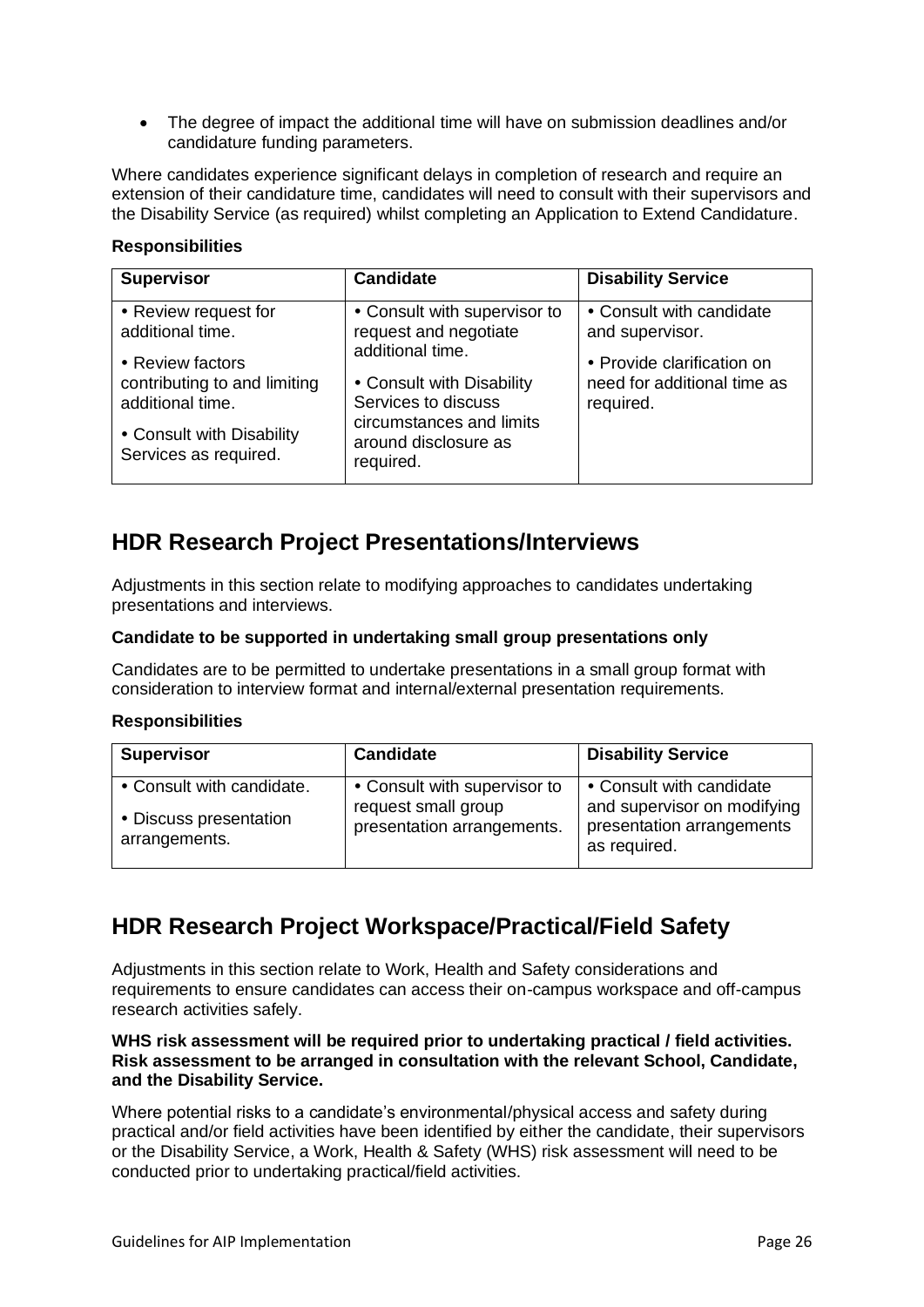| <b>Supervisor</b>                                                                                                                                                                                                   | <b>Candidate</b>                                                                                                                                                                                 | <b>Disability Service</b>                                                                                                                                                                                                         |
|---------------------------------------------------------------------------------------------------------------------------------------------------------------------------------------------------------------------|--------------------------------------------------------------------------------------------------------------------------------------------------------------------------------------------------|-----------------------------------------------------------------------------------------------------------------------------------------------------------------------------------------------------------------------------------|
| • Discuss identification and<br>communication of risks to<br>access and safety prior to<br>practical/fieldwork<br>arrangements.<br>• Facilitate and support<br>arrangements for WHS Risk<br>assessment as required. | • Discuss practical/fieldwork<br>requirements and identify<br>and communicate potential<br>risks to access and safety.<br>• Discuss current capacities<br>as they relate to identified<br>risks. | • Assist with identification<br>and communication of<br>potential risks as required.<br>• Provide consultation on<br>environmental/physical<br>access and safety concerns<br>and WHS Risk assessment<br>arrangements as required. |
| • Complete WHS Risk<br>Assessment form found on<br>the Risk management  <br><b>Western Sydney University</b><br>webpage in consultation<br>with supervisors and<br><b>Disability Services as</b><br>required.       |                                                                                                                                                                                                  |                                                                                                                                                                                                                                   |

#### <span id="page-26-0"></span>**Candidate requires the use of ergonomic/protective equipment**

Non-customised computer hardware, standard ergonomic furniture and personal protective equipment suitable for use by a candidate during on-campus research and/or practical/field activities is required to be supplied to the candidate.

Consultation between the relevant School, Disability Services and the Graduate Research School will be required to determine responsibilities for purchase and supply of equipment.

Self-help aids and specialised, custom-built equipment and devices specific to supporting a candidate's health conditions will need to be purchased and supplied by the candidate.

#### **Responsibilities**

| <b>Supervisor</b>                                                                                                         | <b>Candidate</b>                                                                                                                                                        | <b>Disability Service</b>                                                                                                |
|---------------------------------------------------------------------------------------------------------------------------|-------------------------------------------------------------------------------------------------------------------------------------------------------------------------|--------------------------------------------------------------------------------------------------------------------------|
| • Assist with and/or<br>support School<br>arrangements for the<br>provision of non-custom<br>equipment where<br>required. | • Contact the relevant School<br>to request provision of non-<br>customised equipment for use<br>during on-campus and/or<br>practical/fieldwork research<br>activities. | • Provide consultation on<br>the need for candidate to<br>use non-custom and/or<br>specialised equipment as<br>required. |
|                                                                                                                           | • Advise on the use of<br>specialised, custom equipment<br>and provide equipment as<br>required.                                                                        |                                                                                                                          |

#### <span id="page-26-1"></span>**Workspace to be wheelchair accessible**

Where an on-campus workspace and/or field workspace is assigned, a candidate will need to have level or lift access, and the circulation space in approach to and around the workspace will need to accommodate a wheelchair and its movements.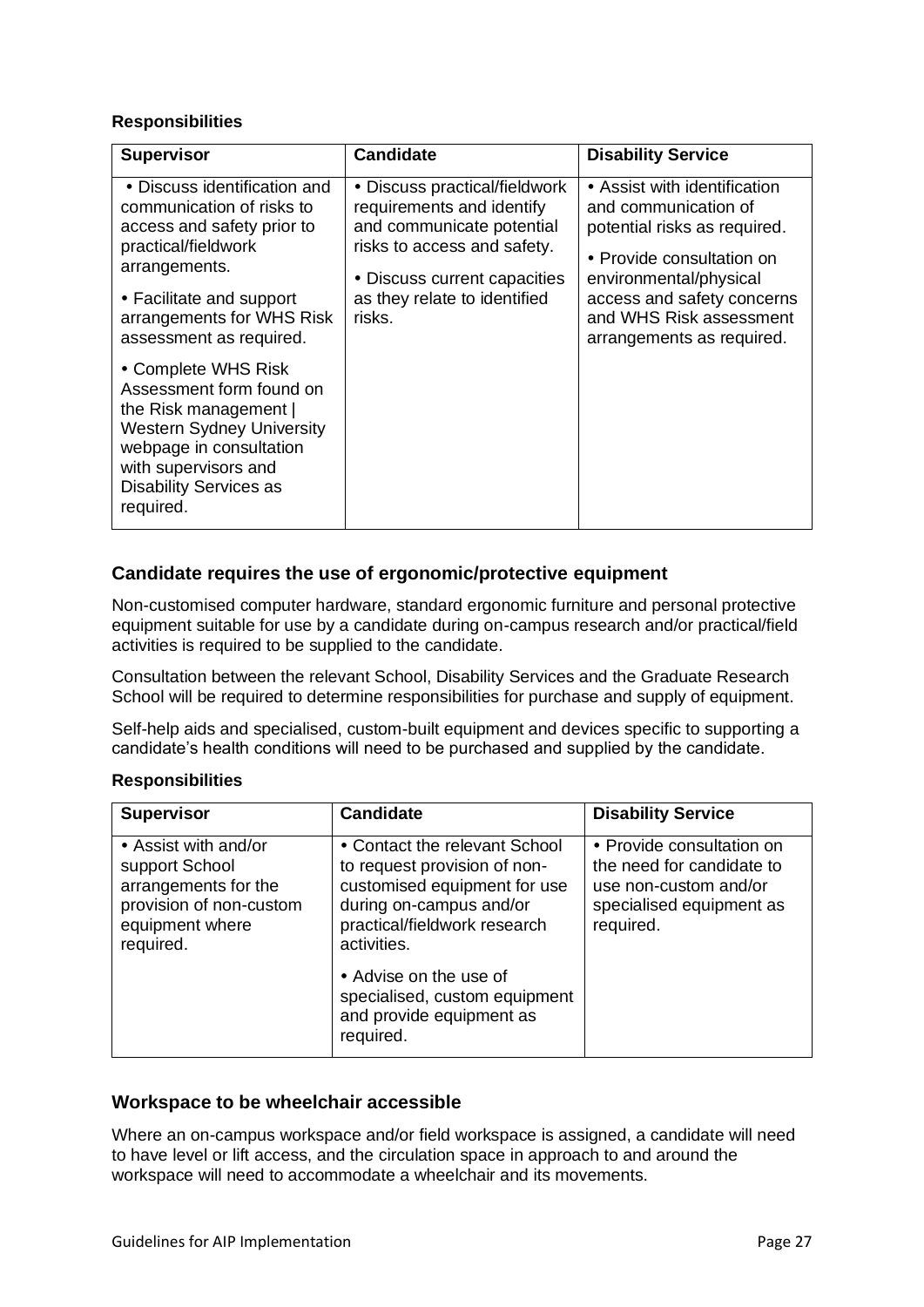| <b>Supervisor</b>                                                                                                                | <b>Candidate</b>                                                   | <b>Disability Service</b>                                                                                 |
|----------------------------------------------------------------------------------------------------------------------------------|--------------------------------------------------------------------|-----------------------------------------------------------------------------------------------------------|
| • Assist with and/or support<br>School arrangements for the<br>provision of a wheelchair<br>accessible workspace as<br>required. | • Advise on wheelchair<br>accessibility requirements<br>as needed. | • Provide consultation on<br>the candidate's need for<br>wheelchair accessible<br>workspaces as required. |

#### **Workspace to be in proximity to accessible parking**

Where an on-campus and/or field workspace is assigned, a candidate will require allocation to a workspace close to an accessible parking space (signposted with the International Symbol of Access or Wheelchair Symbol) that is located in proximity to the main pedestrian entrance of a building or area of work.

#### **Responsibilities**

| <b>Supervisor</b>                                                                                                                                         | <b>Candidate</b>                                                       | <b>Disability Service</b>                                                                     |
|-----------------------------------------------------------------------------------------------------------------------------------------------------------|------------------------------------------------------------------------|-----------------------------------------------------------------------------------------------|
| • Assist with and/or support<br>School arrangements for the<br>assigning of a workspace<br>located close to an<br>accessible parking space as<br>required | • Advise on requirements<br>for nearby accessible<br>parking as needed | • Provide consultation on<br>candidate's need for<br>proximity to accessible<br>parking space |

#### <span id="page-27-0"></span>**Workspace to be in proximity to accessible toilets**

Where an on-campus and/or field workspace is assigned, a candidate will require allocation to a workspace in close proximity to an accessible toilet (signposted with the International Symbol of Access or Wheelchair Symbol).

| <b>Supervisor</b>                                                                                                                                | <b>Candidate</b>                                                                    | <b>Disability Service</b>                                                                  |
|--------------------------------------------------------------------------------------------------------------------------------------------------|-------------------------------------------------------------------------------------|--------------------------------------------------------------------------------------------|
| • Assist with and/or support<br>School arrangements for the<br>assigning of a workspace<br>located close to an<br>accessible toilet as required. | • Advise on requirements<br>for nearby access to an<br>accessible toilet as needed. | • Provide consultation on<br>candidate's need for<br>proximity to an accessible<br>toilet. |